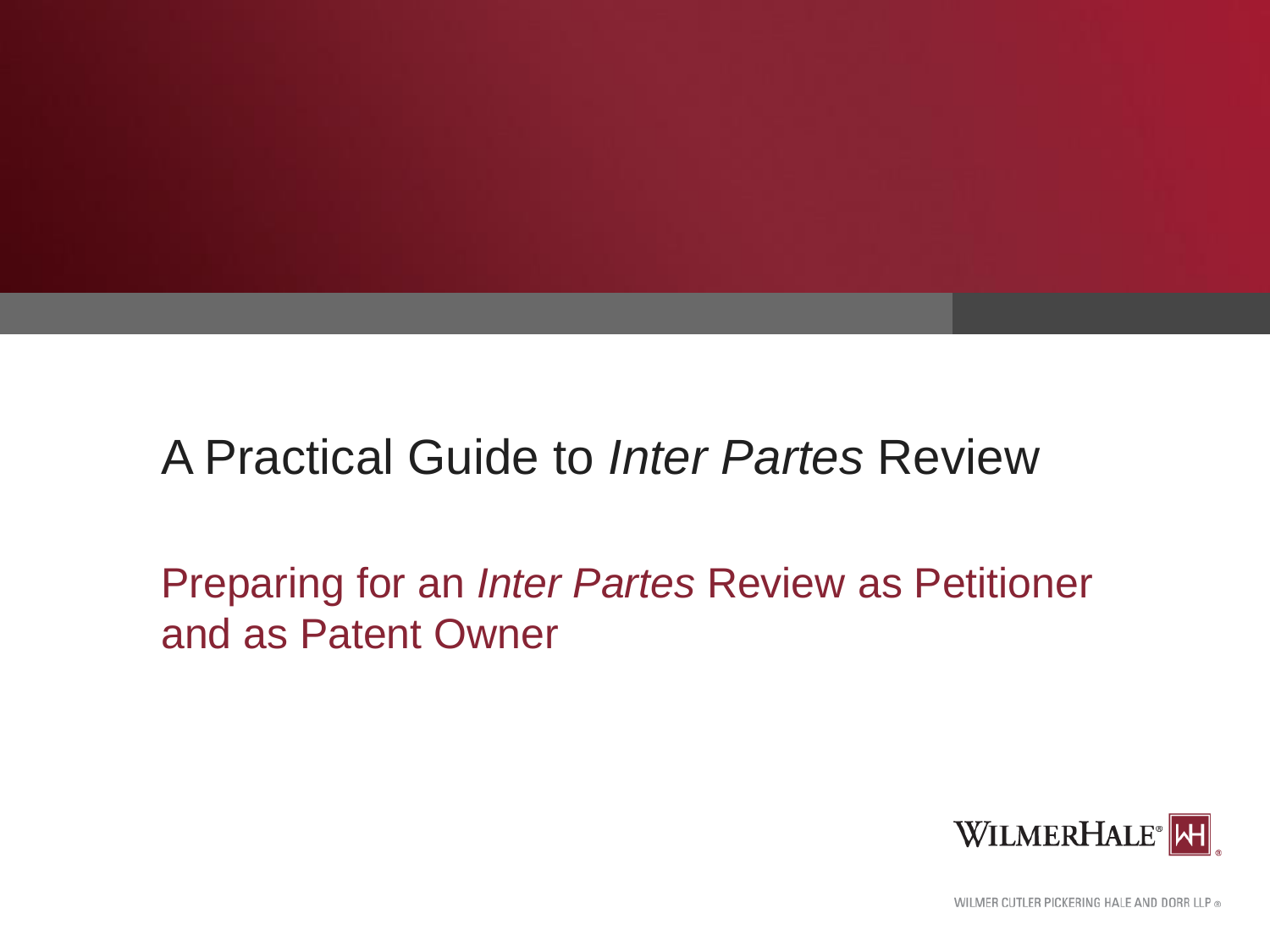



David Cavanaugh Peter Dichiara Partner Partner WilmerHale WilmerHale

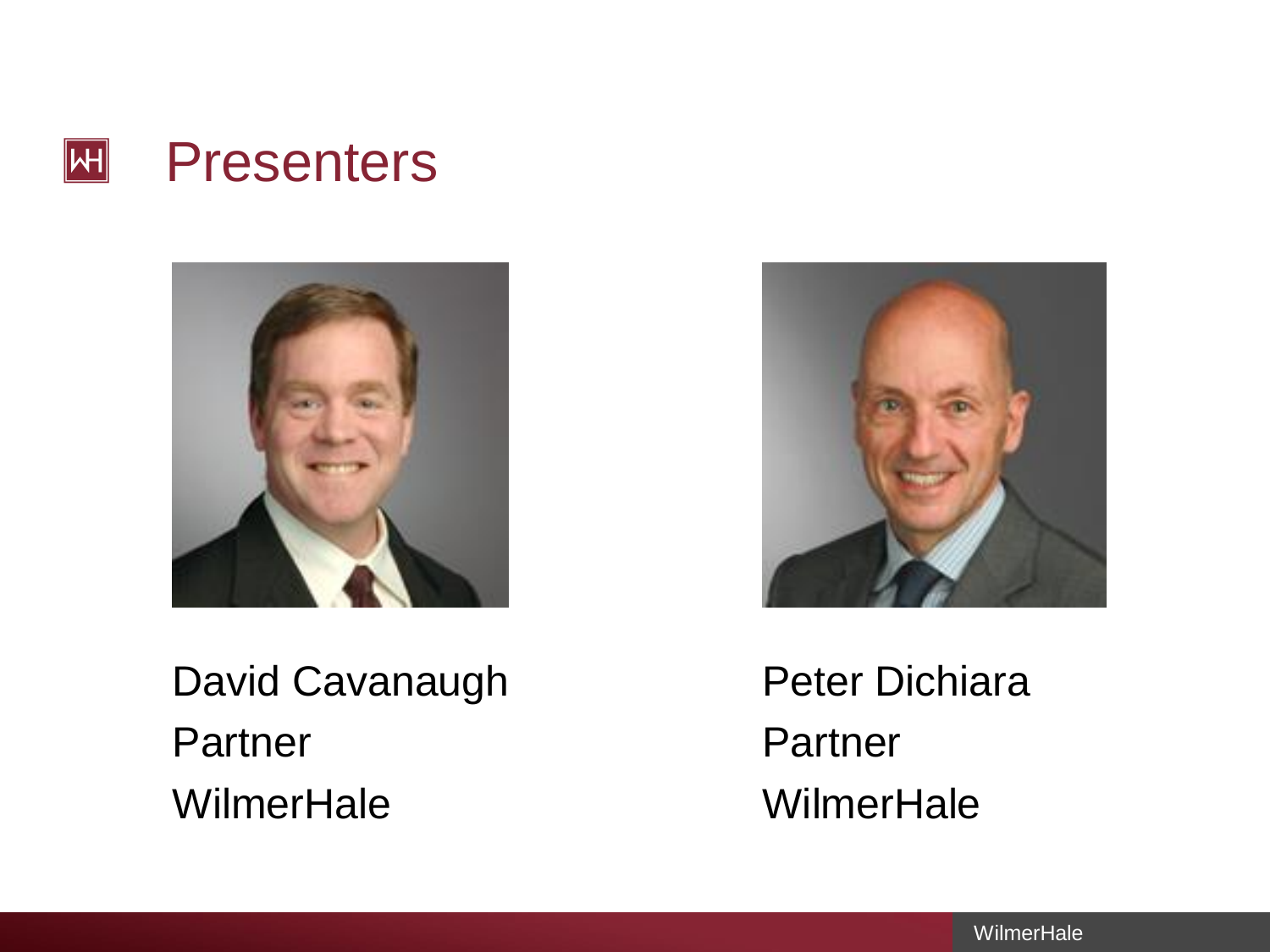#### *Inter Partes* Review  $\overline{|\mathsf{H}|}$

Topics in Today's Webinar

- Early Steps in Process of Filing
- Petition Preparation
- After Filing Activity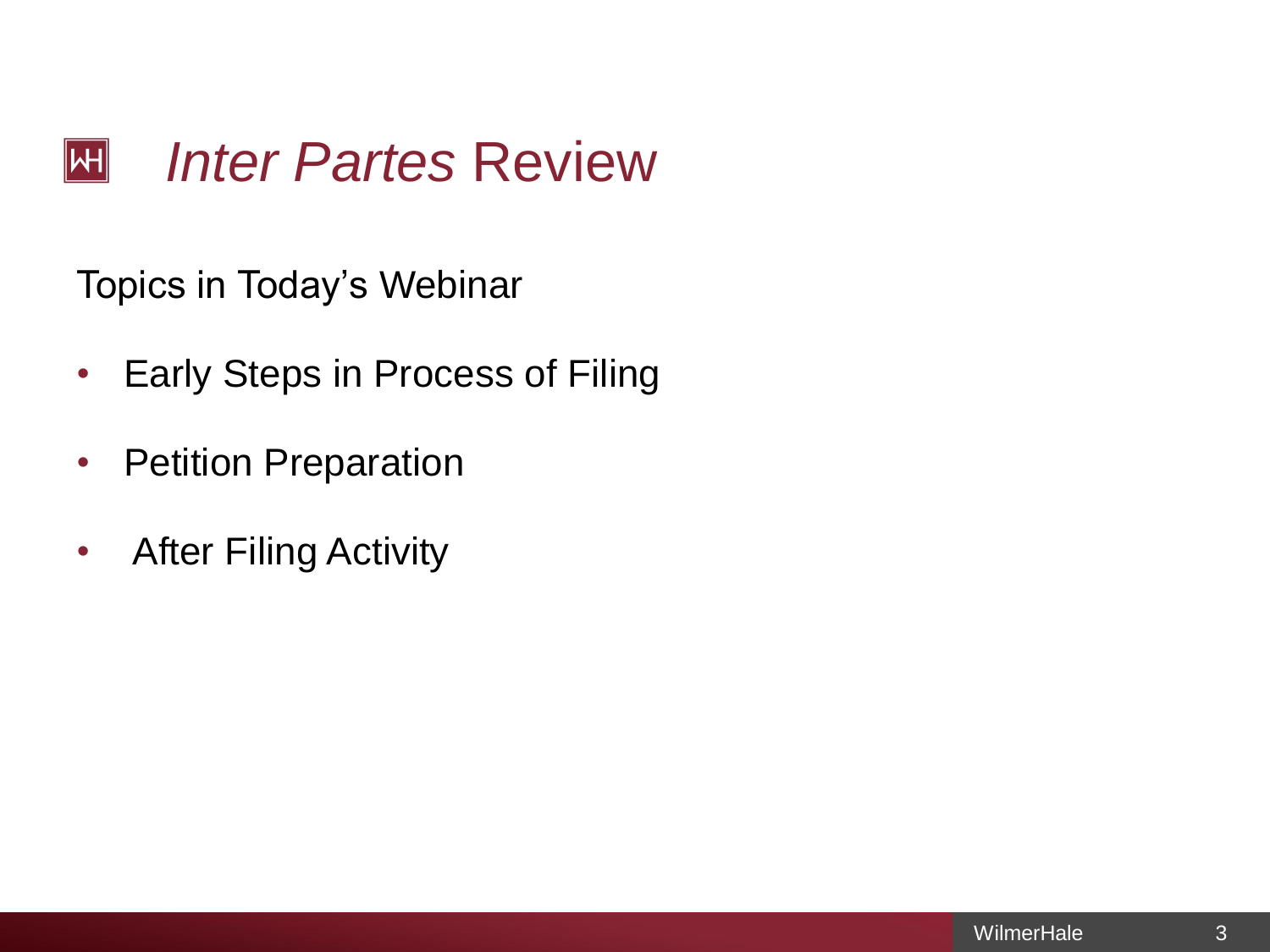# *Inter Partes* Review – Early Steps in Process of Filing



WILMER CUTLER PICKERING HALE AND DORR LLP ®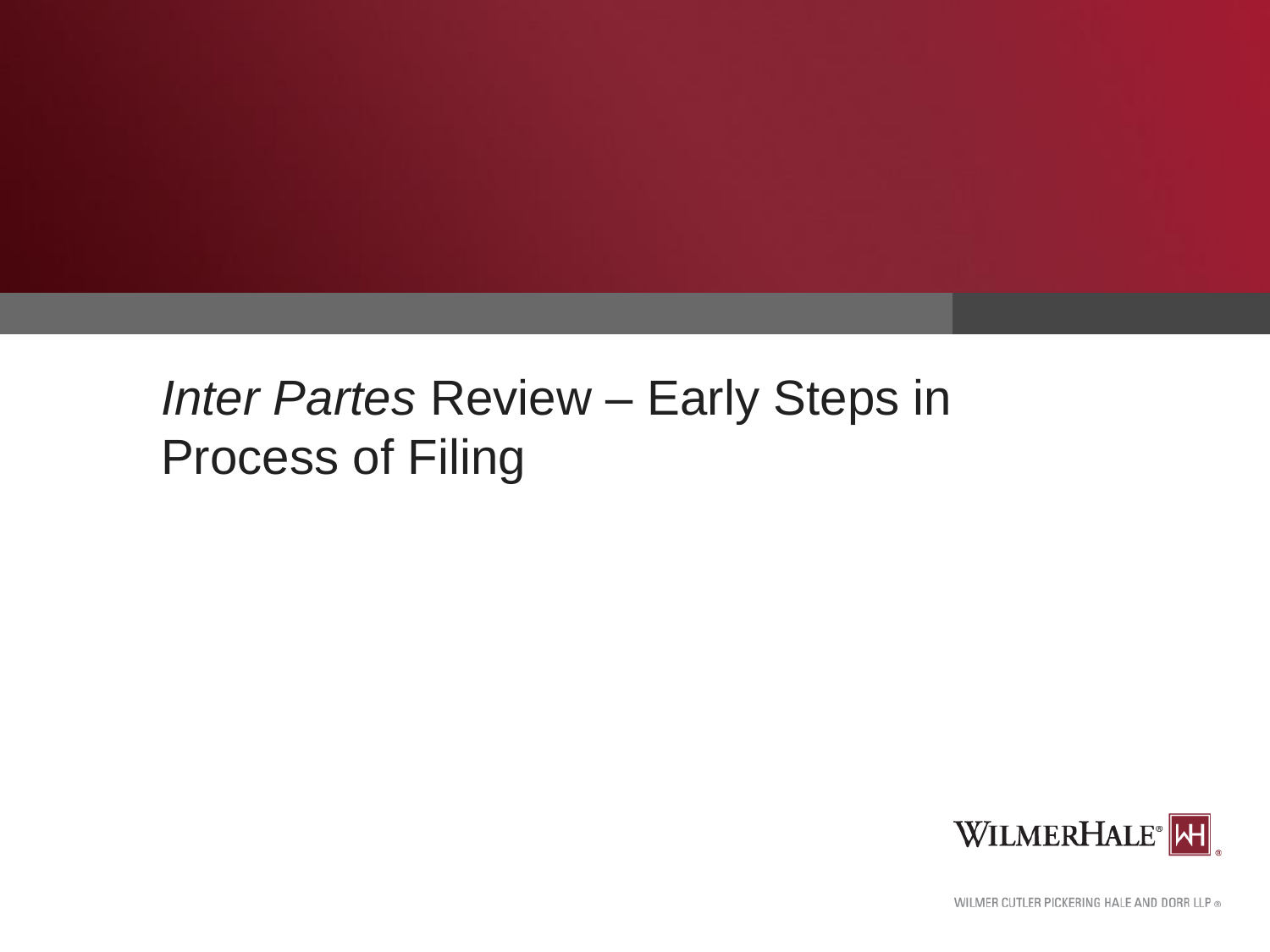### **Now that you have decided to file a petition for an IPR, what next?**

- Select the prior art to use
- Select claims to challenge
- Select Declarants
- Consider other issues, e.g., secondary considerations
- Consider PTAB Claim Construction
- Real Party(ies)-in-Interest and Privity issues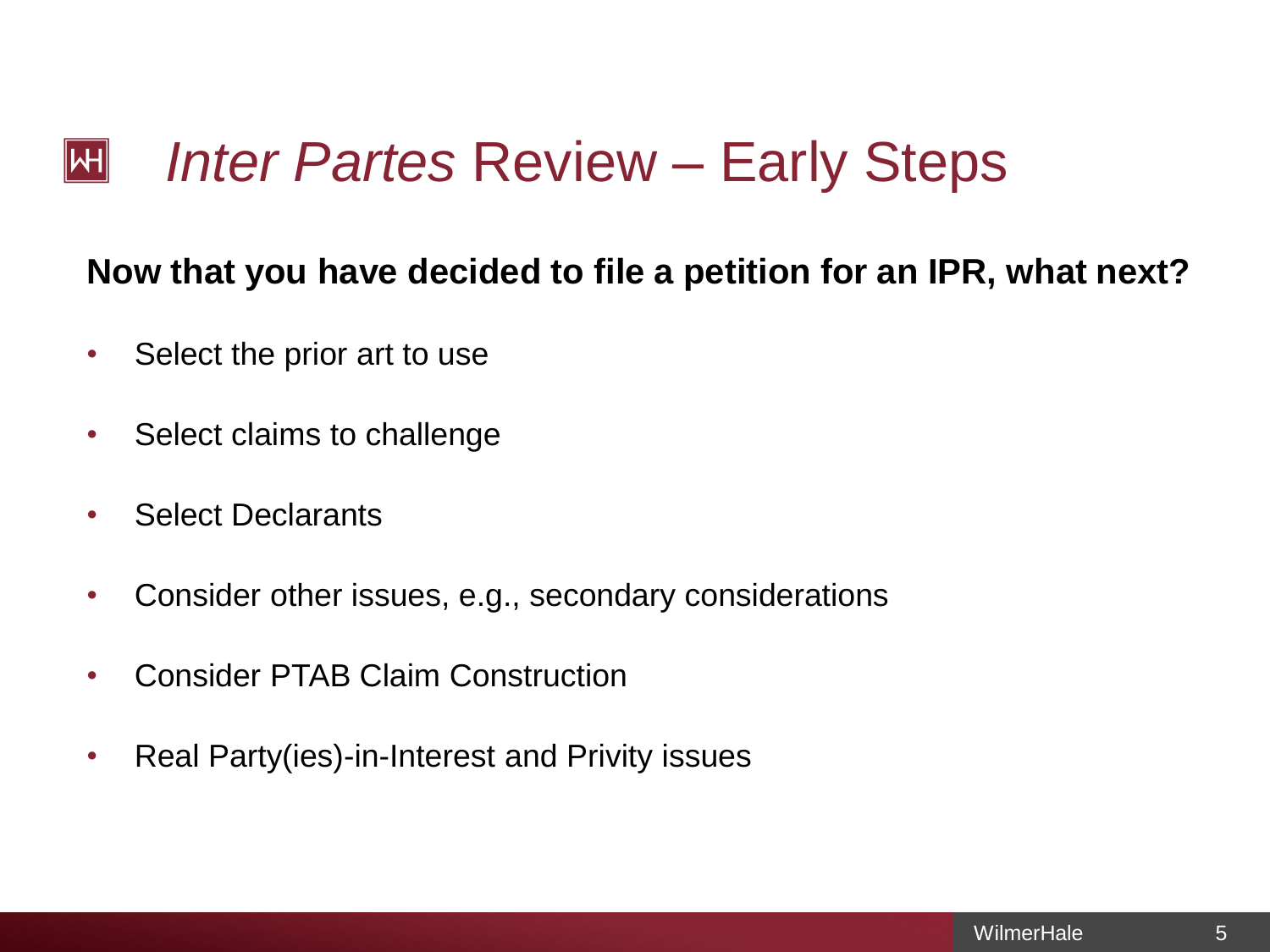### *Inter Partes* Review – Early Steps  $\mathsf{|\mathsf{H}|}$

# **Select the Prior Art**

- Identify the "best prior art"
	- 35 U.S.C. §§ 102 and 103
	- **Consider the reference as a whole actual text is important** 
		- $\triangleright$  PTAB will read the reference
		- $\triangleright$  Consider what the reference discloses to one of ordinary skill
		- $\triangleright$  Focus on claim language: will a declarant need to decipher
	- Are there challenges to the status as a "printed publication"
	- Can the prior art be sworn behind?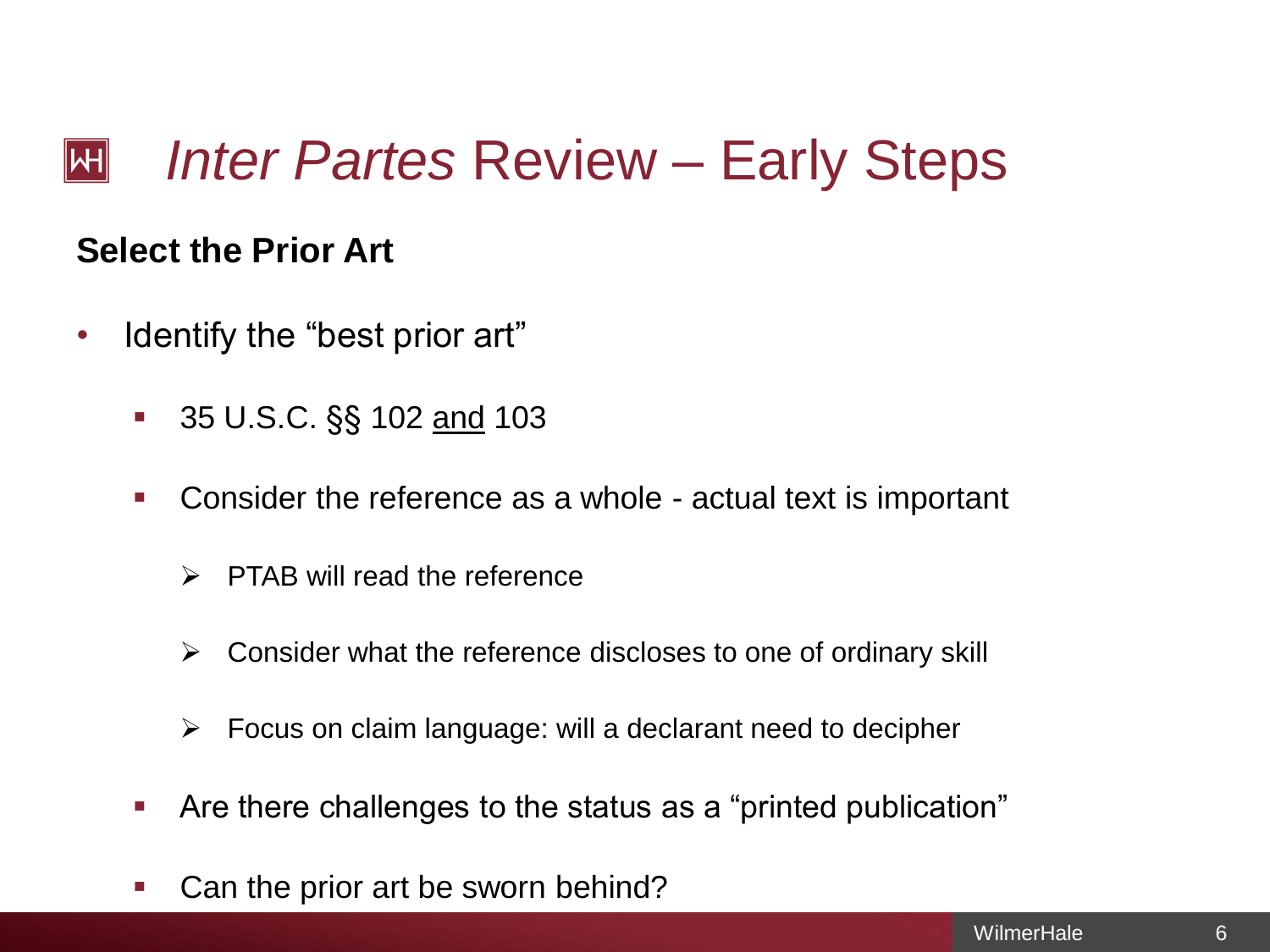#### *Inter Partes* Review – Early Steps  $\mathsf{|\mathsf{H}|}$

# **Select the Prior Art**

- How many patents/printed publications?
	- Depends on circumstances
	- **For a typical IPR, 3-5 primary references & 5-10 total references**
	- **Page limitations constrain ability to use a lot of prior art in petition**
	- **PTAB** is pruning number of grounds to ensure efficient proceedings
	- **Consider issues of "redundancy"**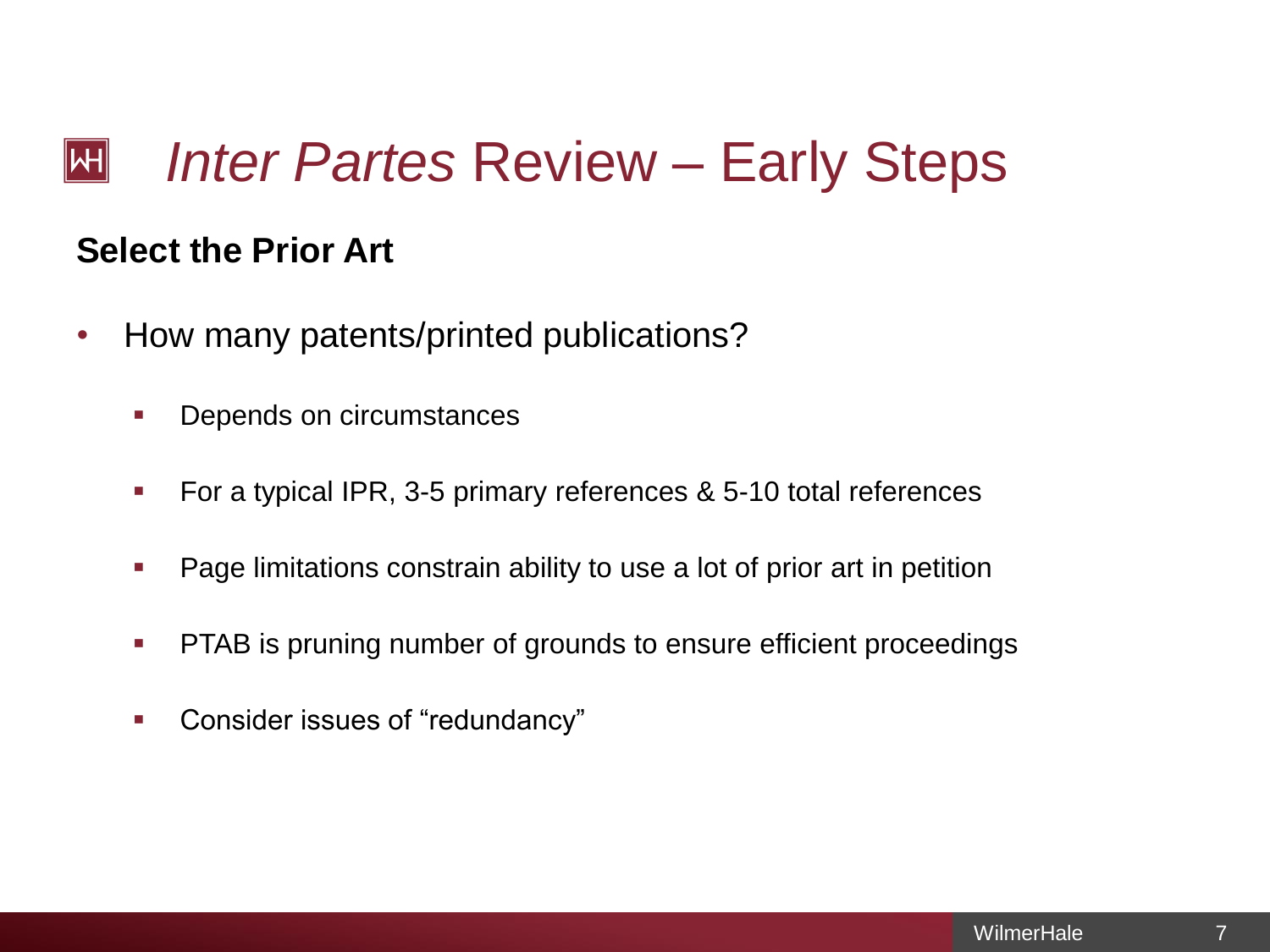### **Evaluate Other Potential Arguments**

- Does the printed publication/patent suggest prior public use or onsale prior art?
	- **If would be helpful to gather the information**
	- The information cannot be used in the IPR but may be helpful in parallel litigation
- What about secondary considerations in favor of obviousness?
	- **Rarely added in IPR declaration filed with Petition**
	- Could be used if particularly compelling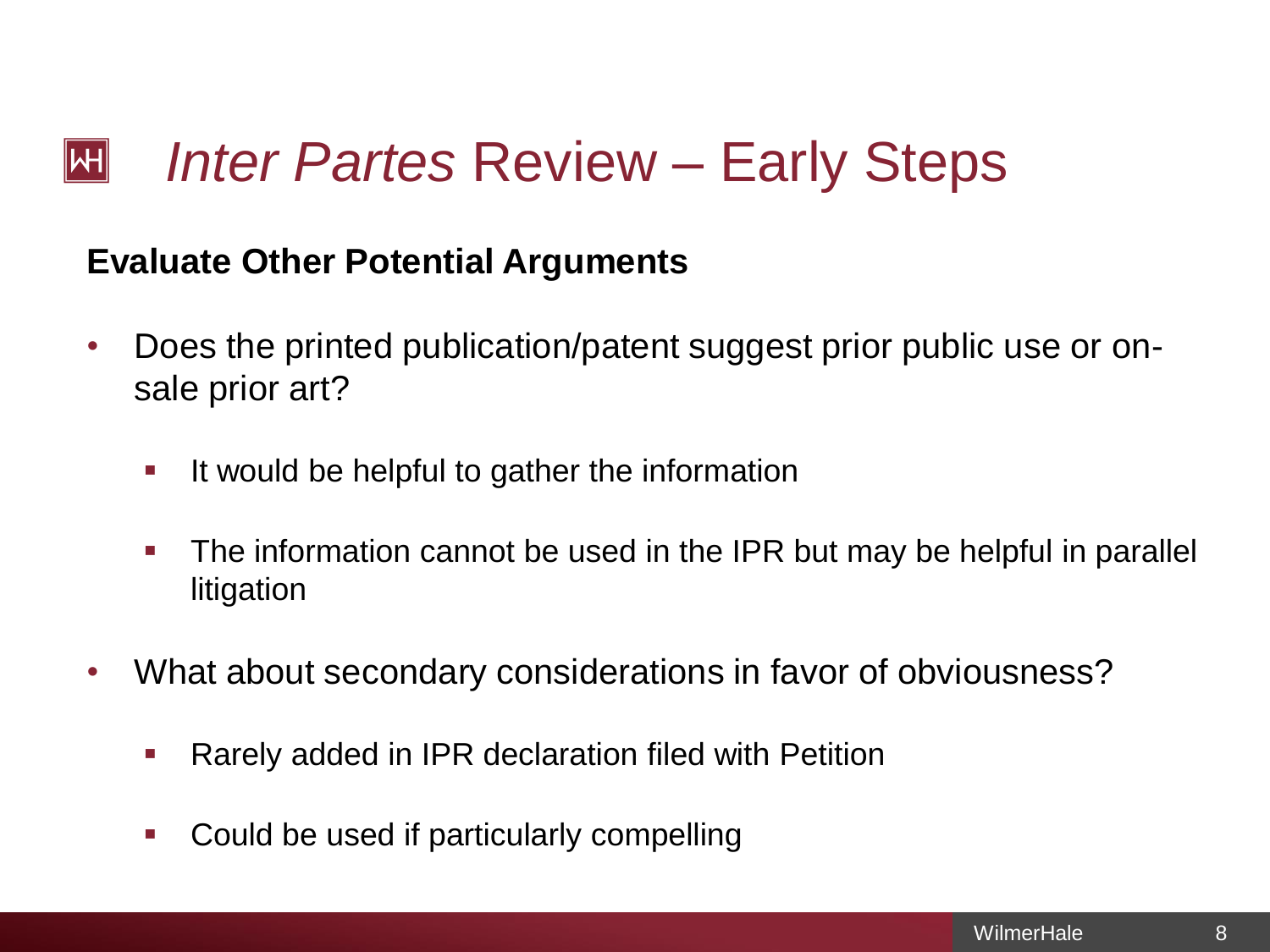### **Select the Claims**

- Decide the claims to challenge in the IPR
	- Depends on circumstances
	- If patent is in litigation claim(s) asserted
	- Early in litigation effect on motion to stay
- Consider potential Patent Owner amendment strategies
	- Can the Patent Owner amend the challenged claims to distinguish the prior art easily?
	- **PTO** is limiting the number of amended claims based on the number of challenged claims in the IPR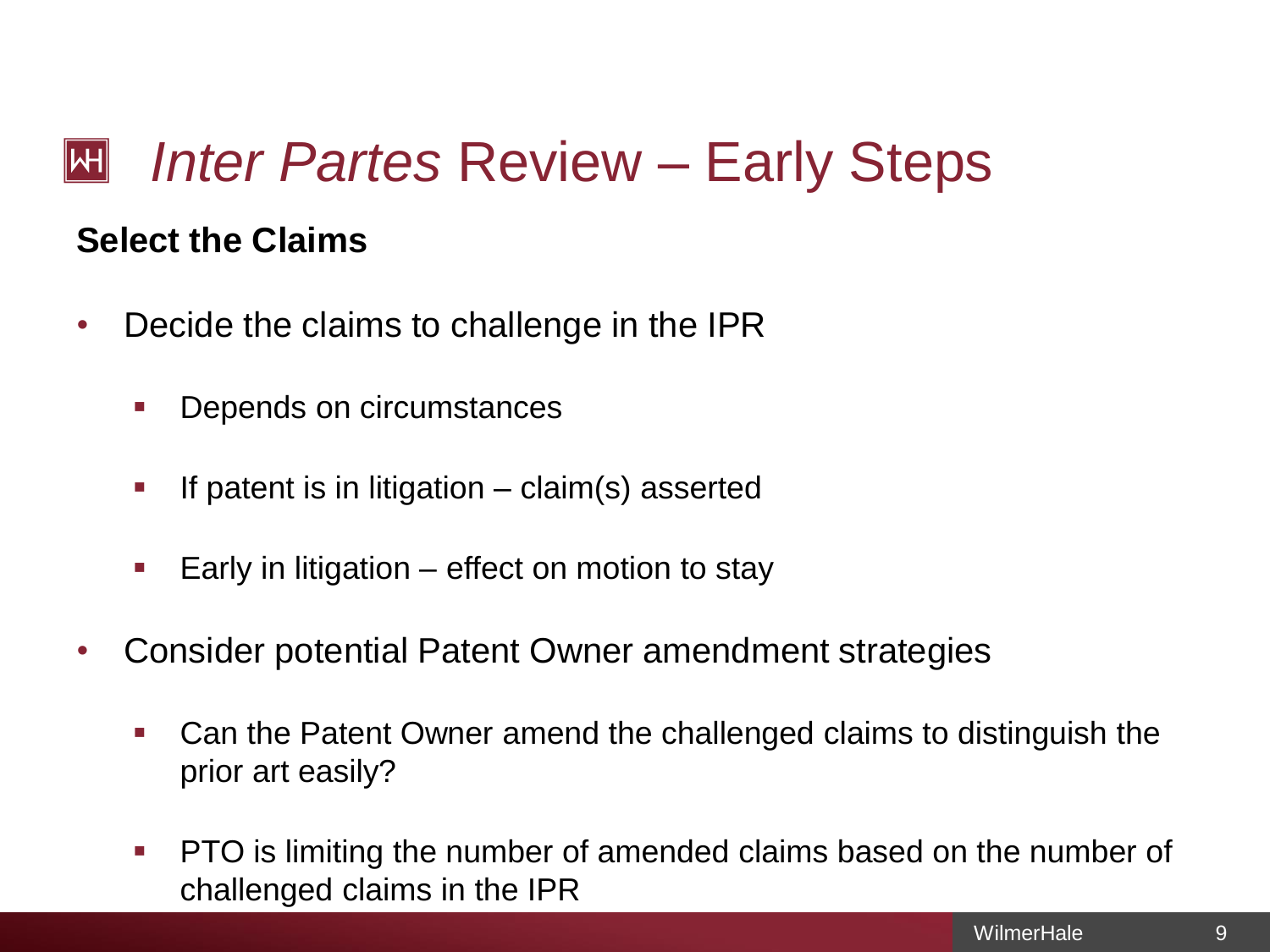# **Select the Claims**

- Can a petitioner add claims in the future?
	- No. May be able to file another petition (presuming less than a year from service)
	- **Take care to challenge all the claims you wish to challenge**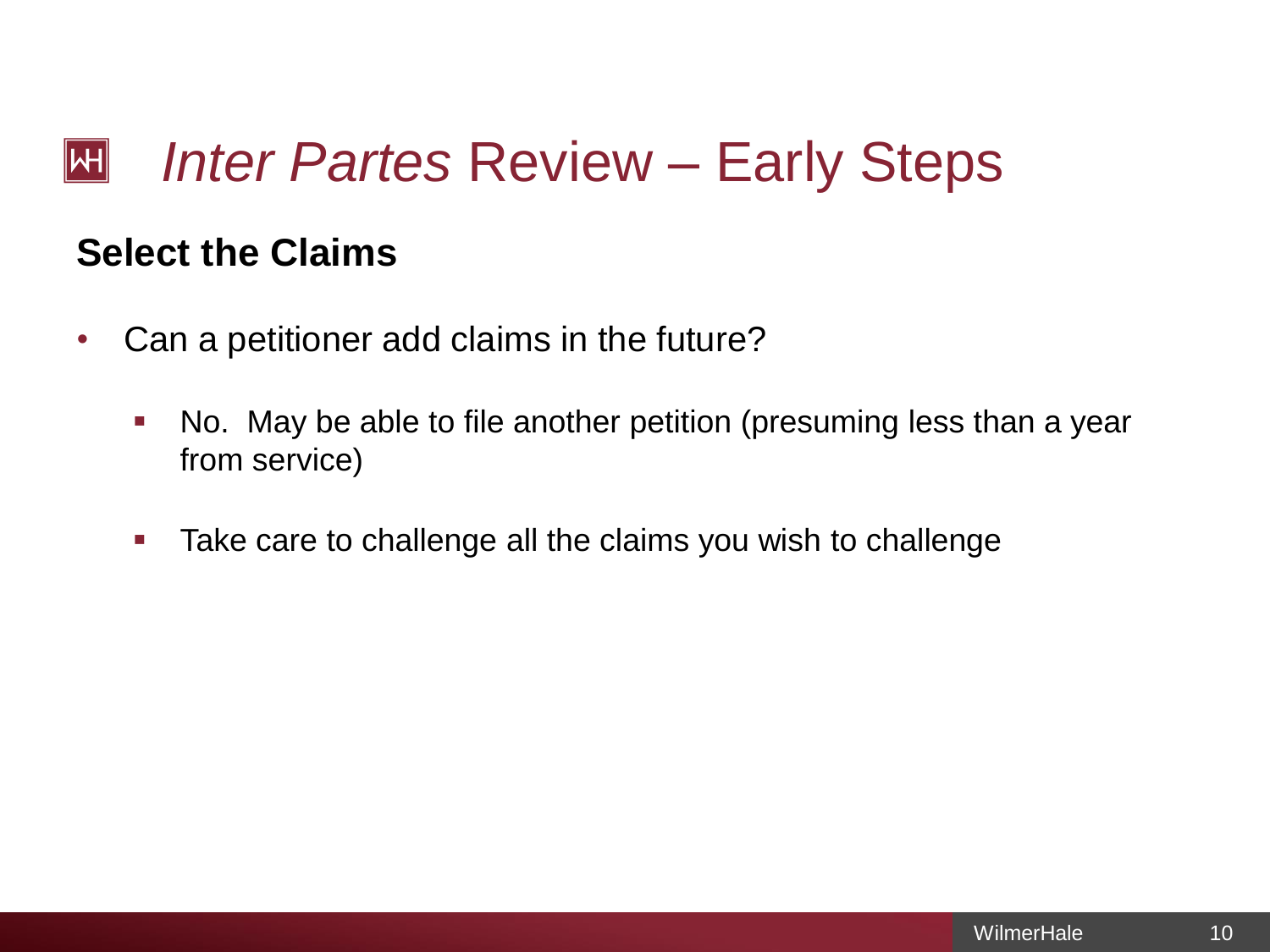### *Inter Partes* Review – Early Steps  $\mathsf{|\mathsf{H}|}$

### **Select the Declarants**

- Do you need a declarant?
	- **Almost universally, the answer will be yes**
	- Expert can provide testimony concerning the content and the combination of prior art
	- Fact declarant may be helpful to demonstrate publication, other relevant facts
- The PTAB will consider the declarants statements in evaluating the grounds of unpatentability
- Almost all Petitions are supported by an expert declaration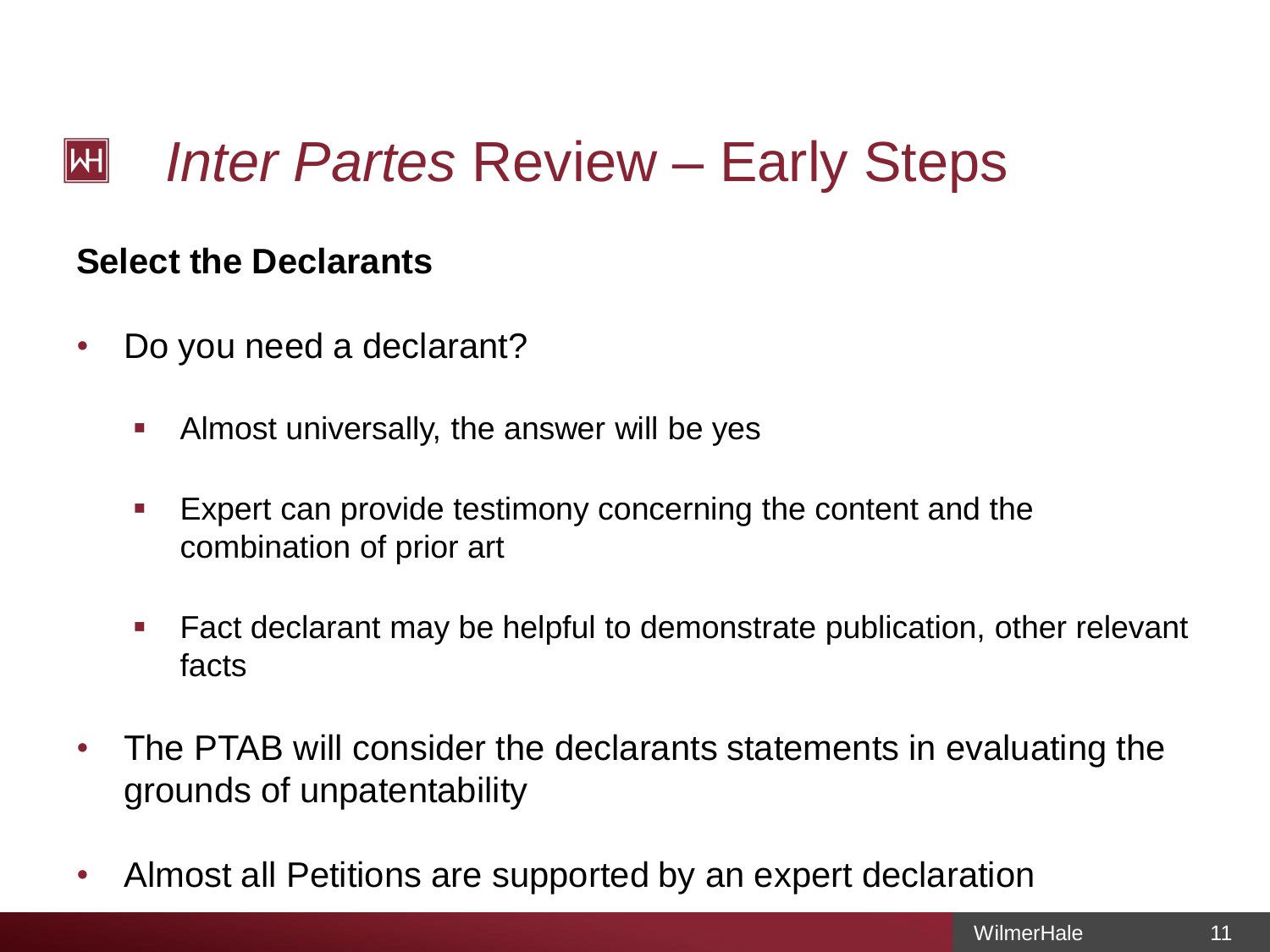#### *Inter Partes* Review – Early Steps  $\mathsf{|\mathsf{H}|}$

### **Select the Declarants**

- Qualifications are important (credibility)
- Declaration is the direct testimony
- Any declarant must make him/herself available for cross examination in the proceeding
	- Scope of cross examination limited to the testimony in the declaration
	- Consider scope of declaration needed to assert invalidity
- Same expert as in a parallel district court litigation?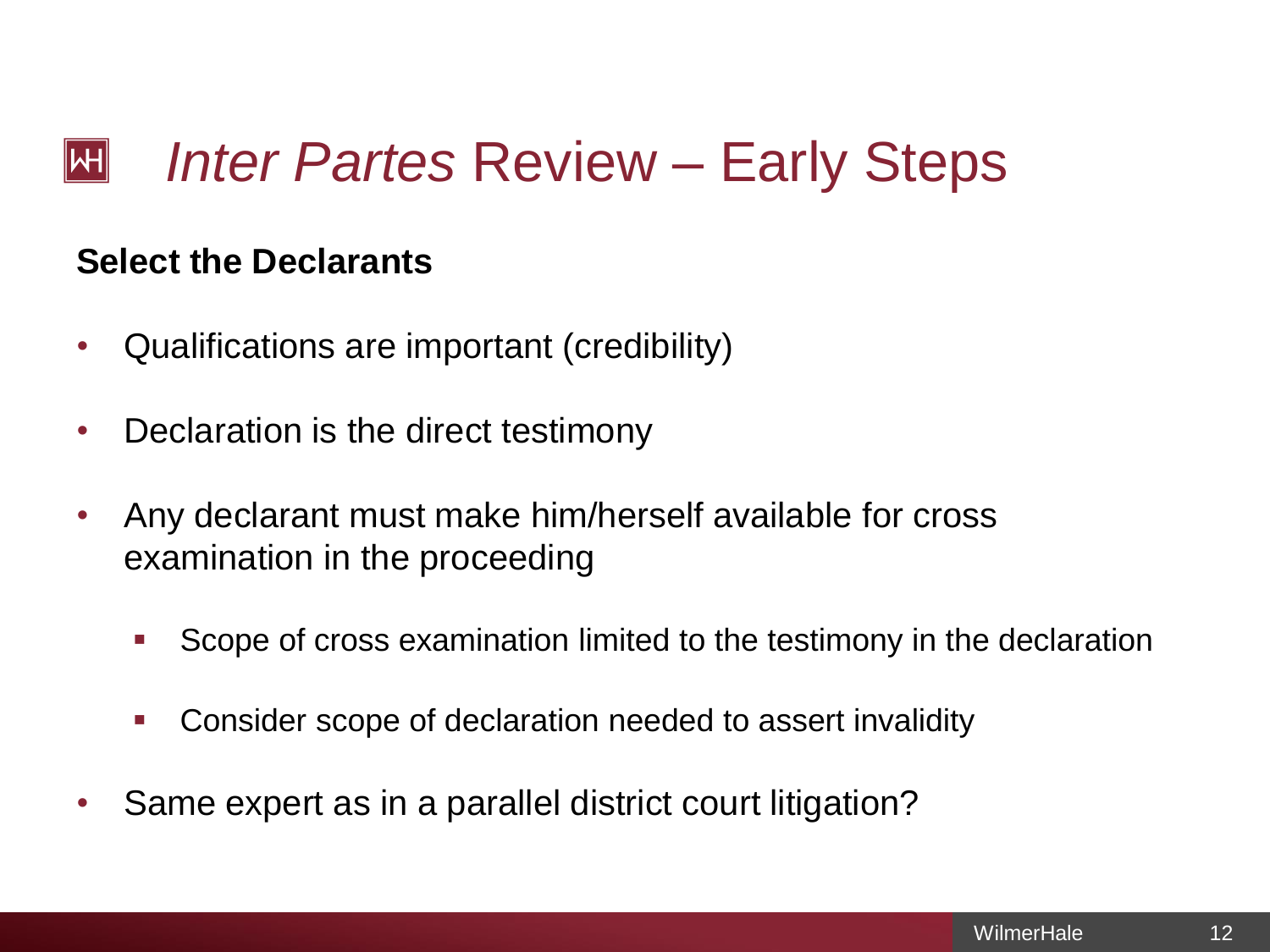### **Consider PTAB Claim Construction**

- PTO uses the broadest reasonable construction standard
- Rules suggest that a statement acknowledging the standard would "normally be sufficient"
- Page constraints limit ability to present proposed constructions for a lot of terms
- Current practice is to require at least some terms to be construed
	- **MPF terms require a construction in the petition**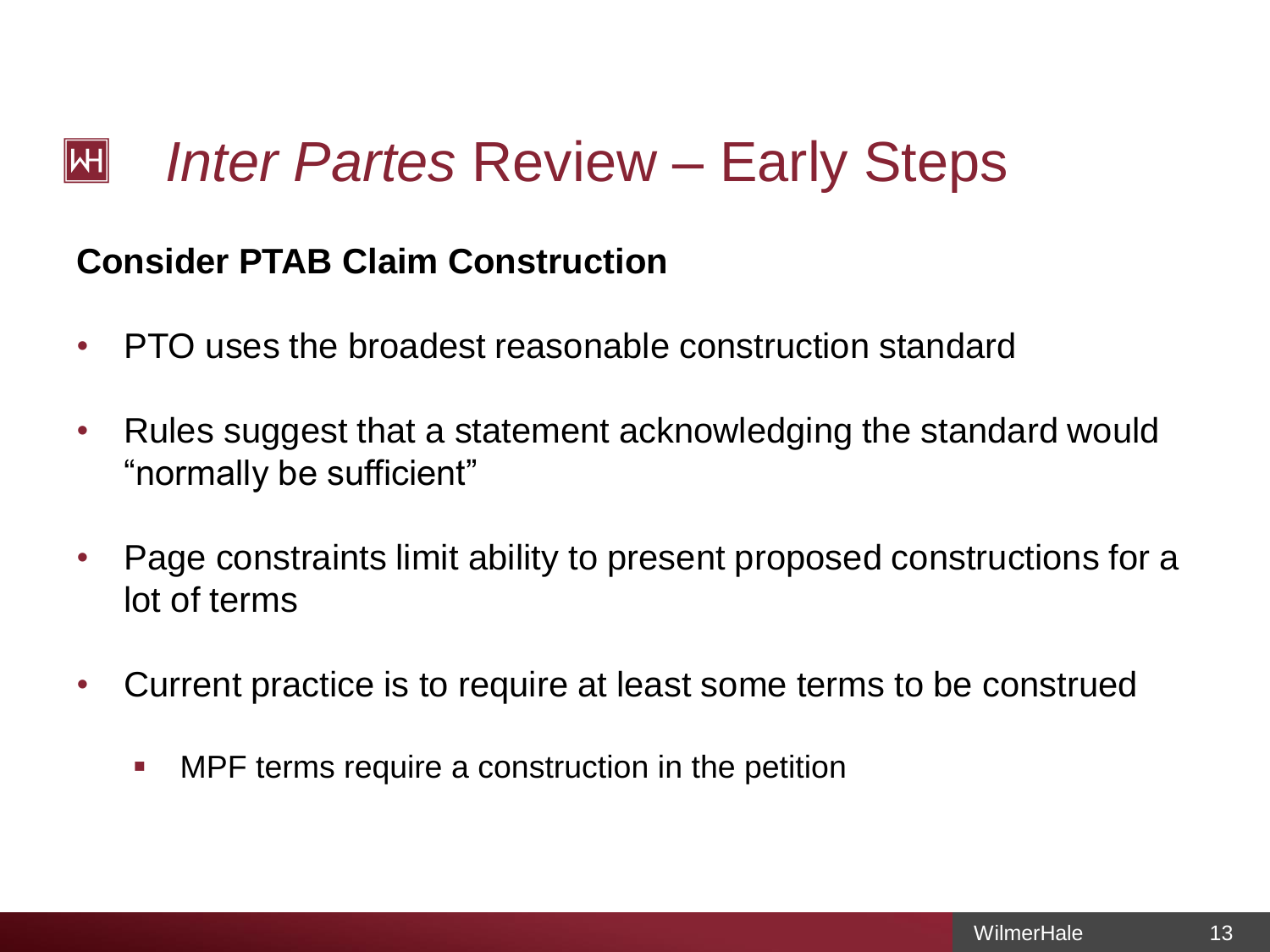### *Inter Partes* Review – Early Steps  $\mathsf{|\mathsf{H}|}$

# **Consider PTAB Claim Construction**

- Expect PTAB independence
- The Board may not agree with a particular proposed construction (or even a prior court construction) – don't let that sink the grounds of unpatentability
- Present arguments to show the art would invalidate under any "reasonable" construction

14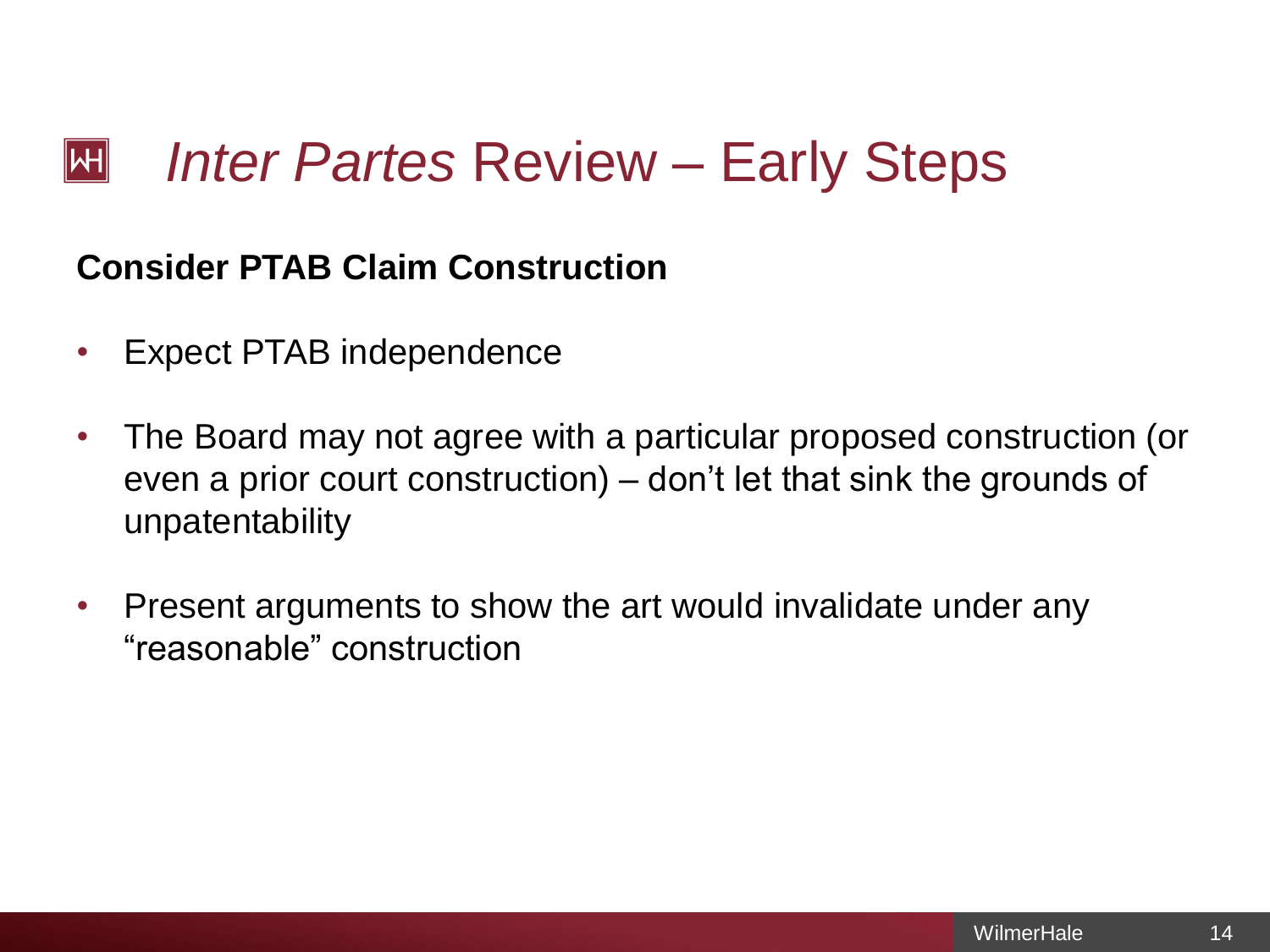### *Inter Partes* Review – Early Steps  $\mathsf{|\mathsf{H}|}$

### **Consider Real Parties-in-Interest and Privity**

- Rules require that the petition identify real party-in-interest
- Real party in interest and those in privity are barred by estoppel provisions
- Joint defense agreements
	- How much can you share with members of JDA without creating privity?
	- Can you receive prior art under the JDA and use it in your Petition?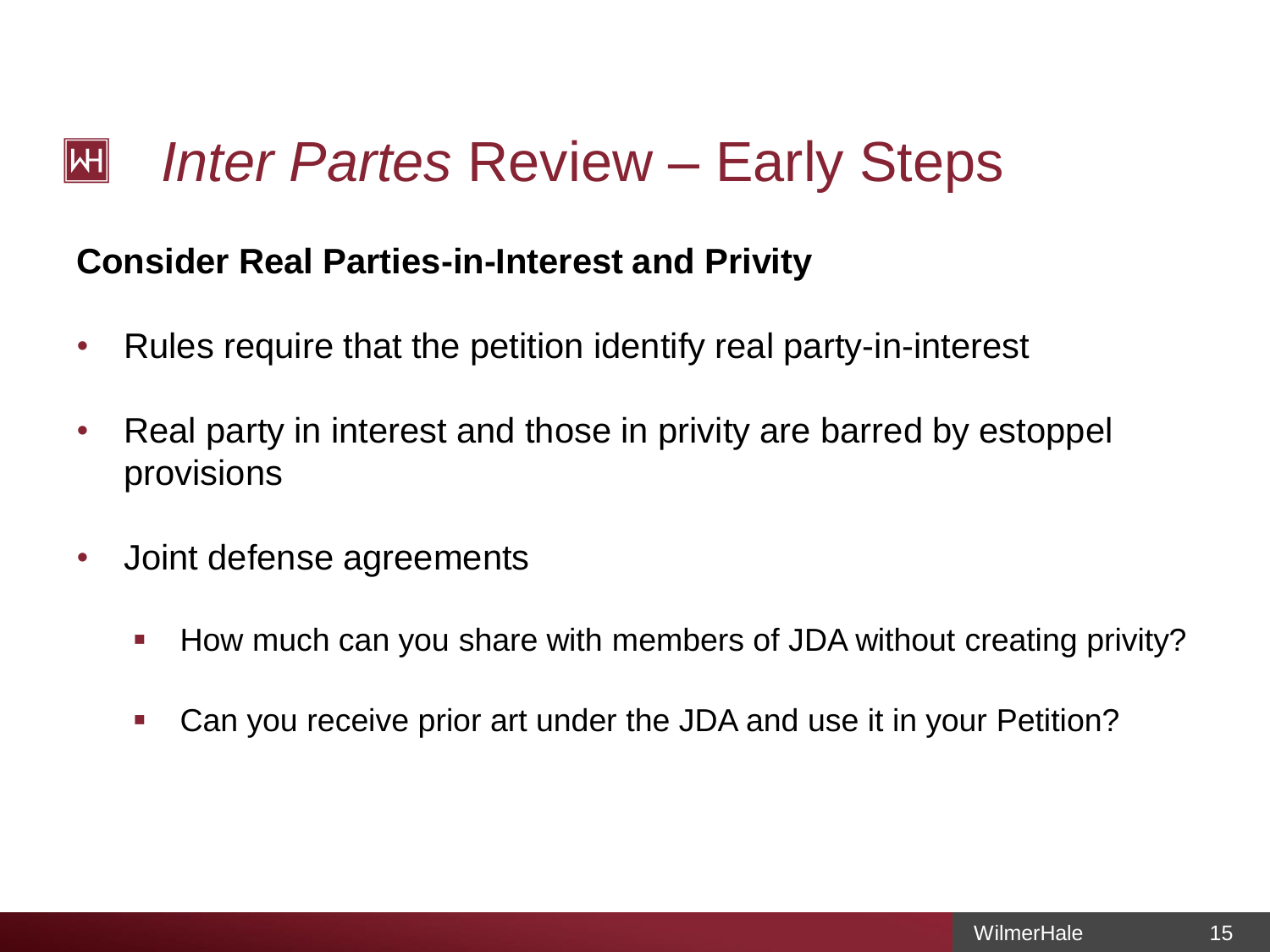### **Consider Real Parties-in-Interest and Privity**

- Central issues for privity are "control" and "financing"
- Estoppel (privity) likely be adjudicated in district court long after IPR concluded
	- Be careful of activity while you prepare the petition and while it is pending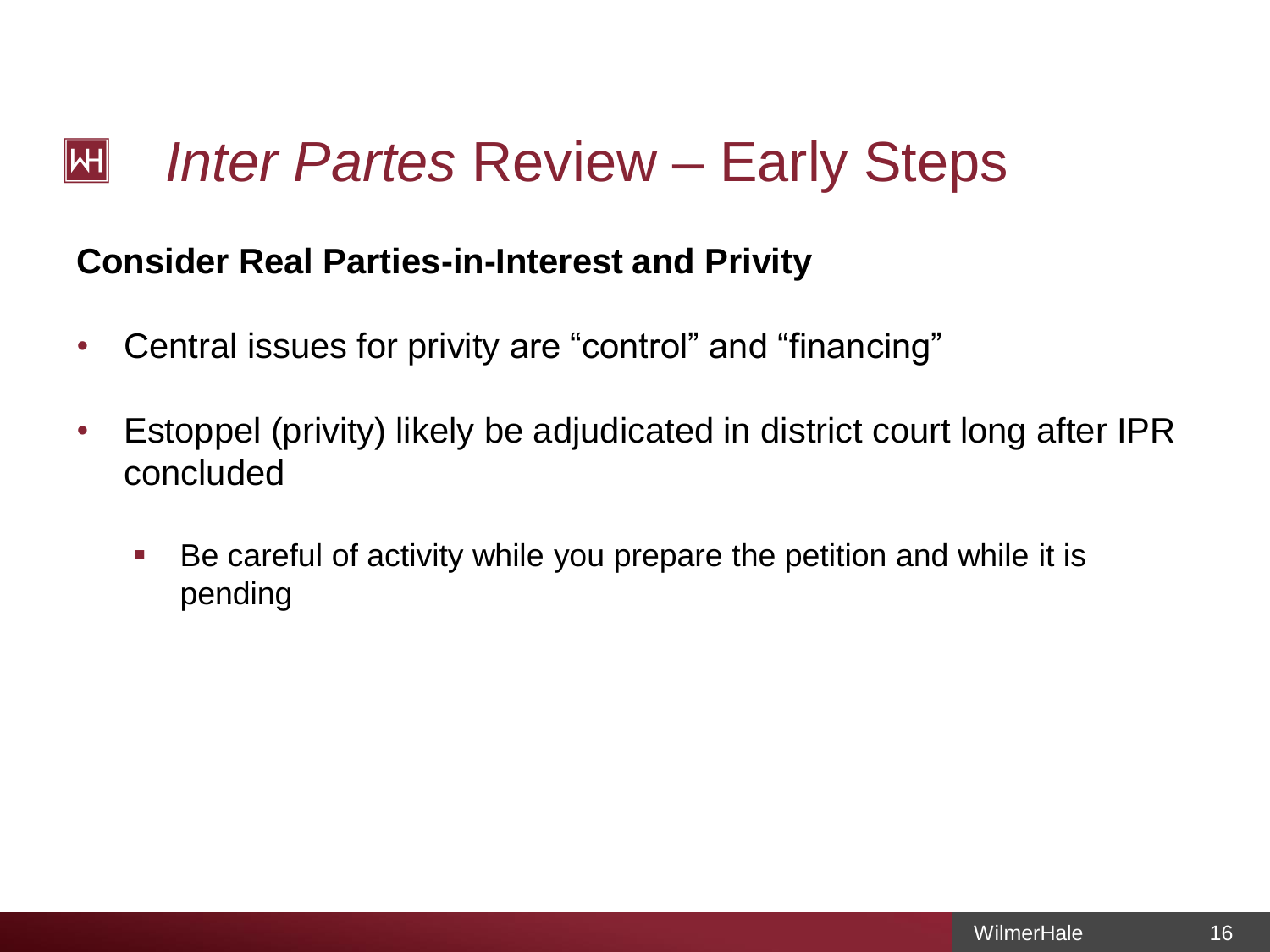# *Inter Partes* Review – Petition Preparation



WILMER CUTLER PICKERING HALE AND DORR LLP ®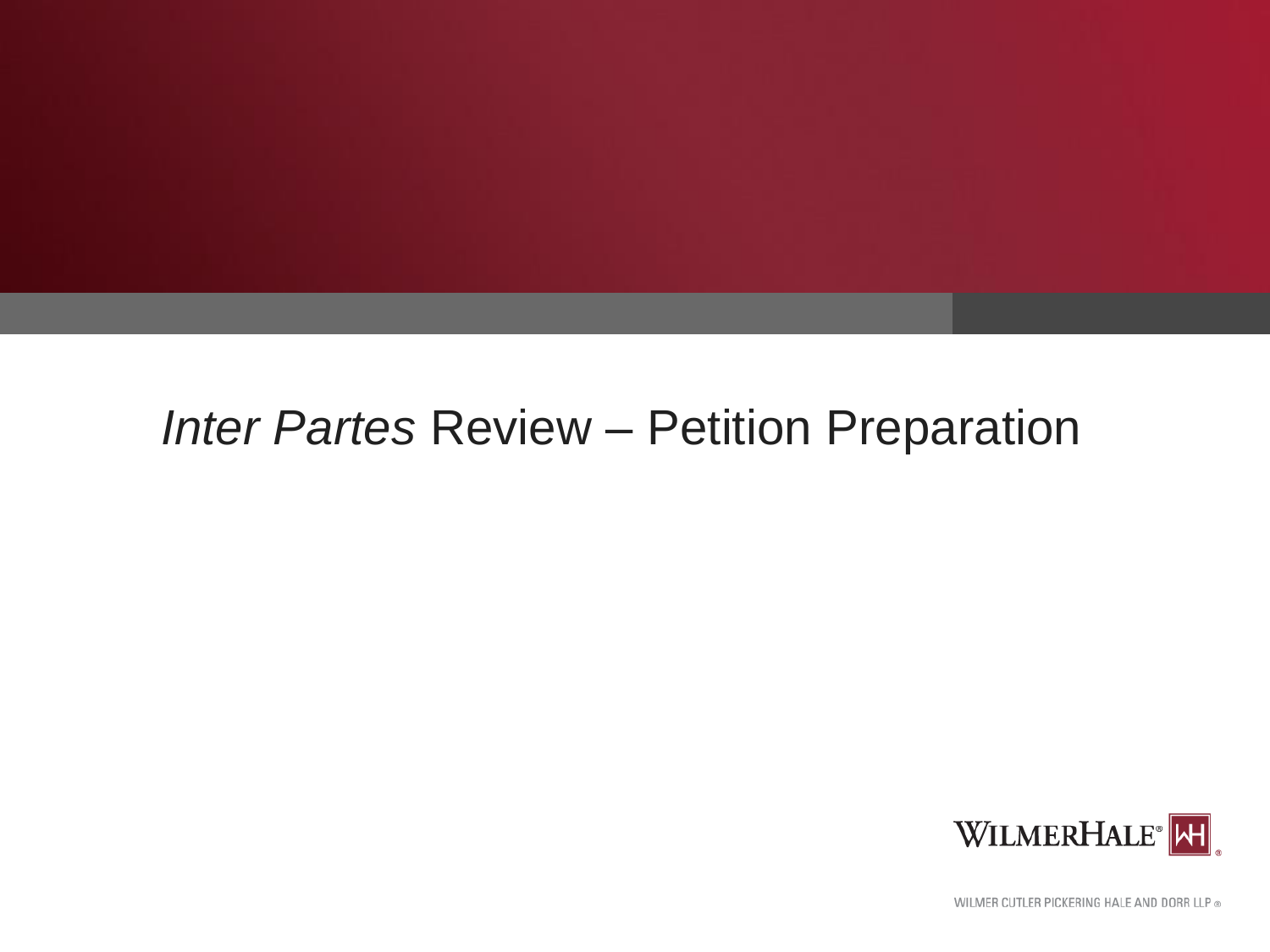### *Inter Partes* Review – Petition Preparation  $\mathbb H$ **The Basics**

- Formalities
	- **Read the rules!**
- Declaration
	- **Work with declarant on substance of testimony**
	- Then prepare the declaration
- Exhibits
	- **Numbering and presentation**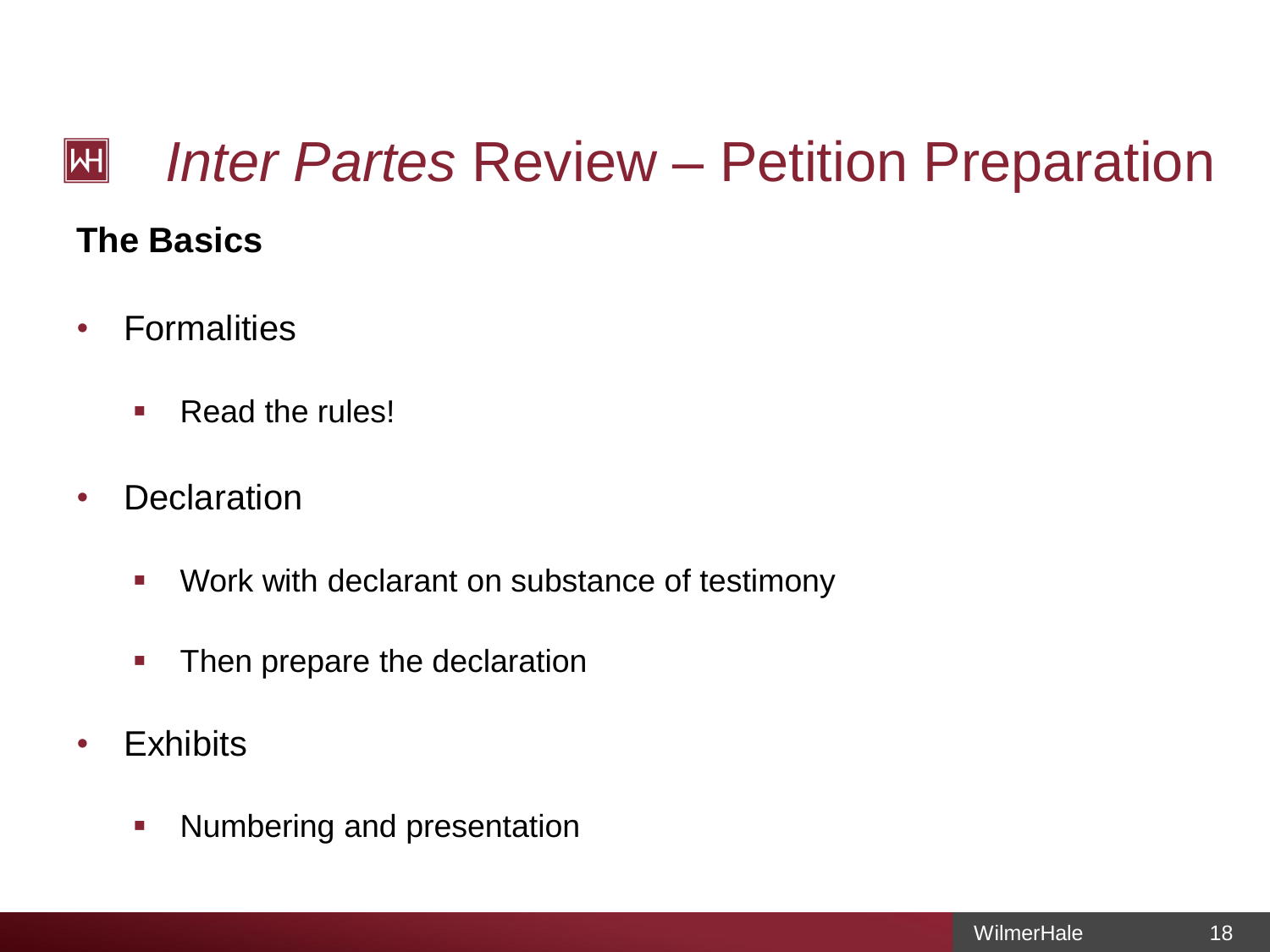#### *Inter Partes* Review – Petition Preparation  $\mathbb H$

# **The Petition**

- Usually the first 10 pages address the mandatory requirements of the rules
	- Real party in interest, certification that an IPR is permissible, identification of grounds, identification of references
- Important to describe the technology of the challenged patent
	- I Identify any relevant areas in file history (not the entire history!)
- Present theme and develop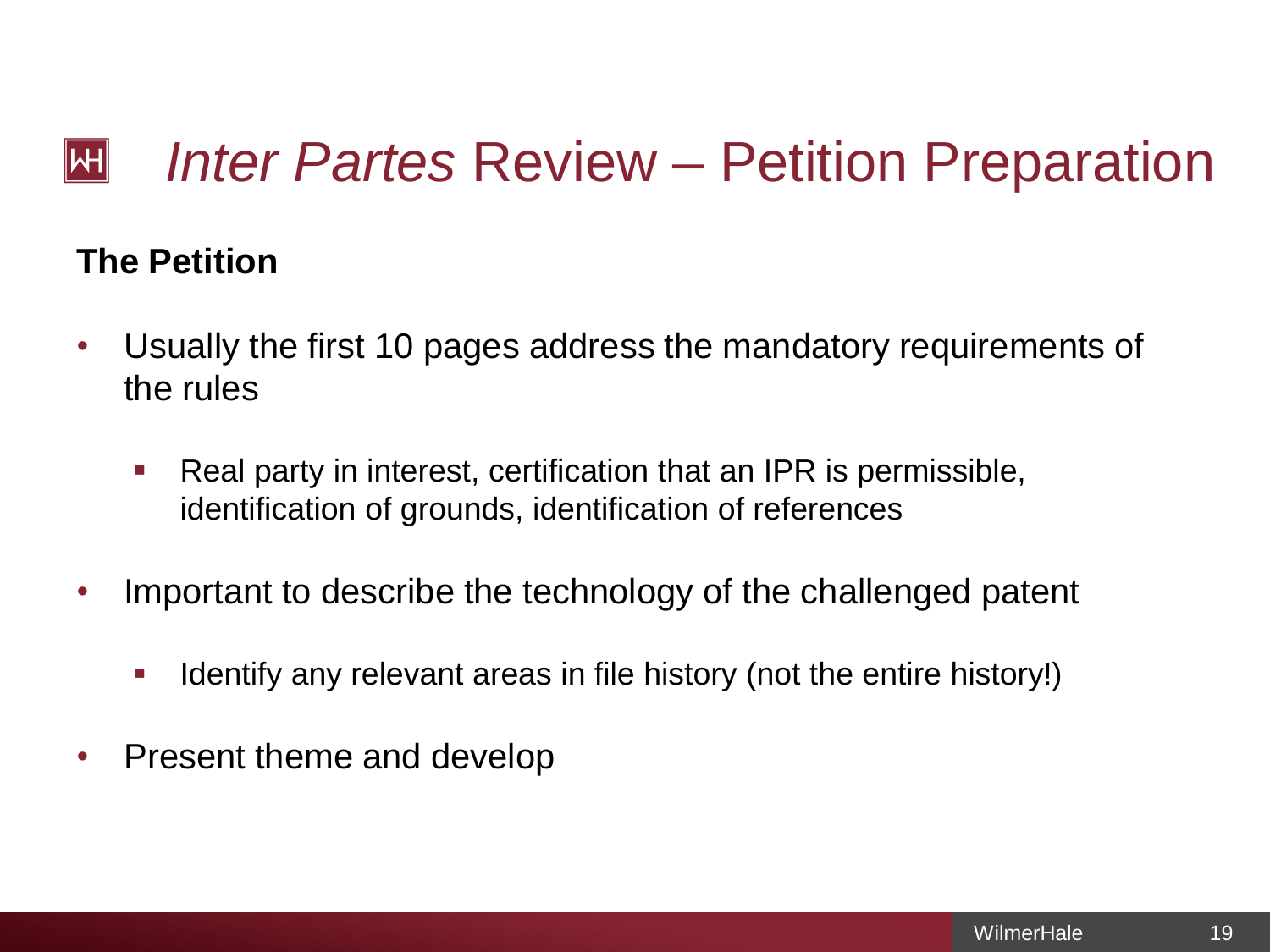### *Inter Partes* Review – Petition Preparation  $\mathsf{|\mathsf{H}|}$

### **The Petition**

- The grounds of unpatentability how many?
	- Not too many ten or fifteen on average
- Anticipation and Obviousness should you include both?
	- Maybe but identify what the patent owner may identify as missing and why the petition presents the same reference two ways
- Avoid duplicate references
	- References that say essentially the same thing simply take up additional space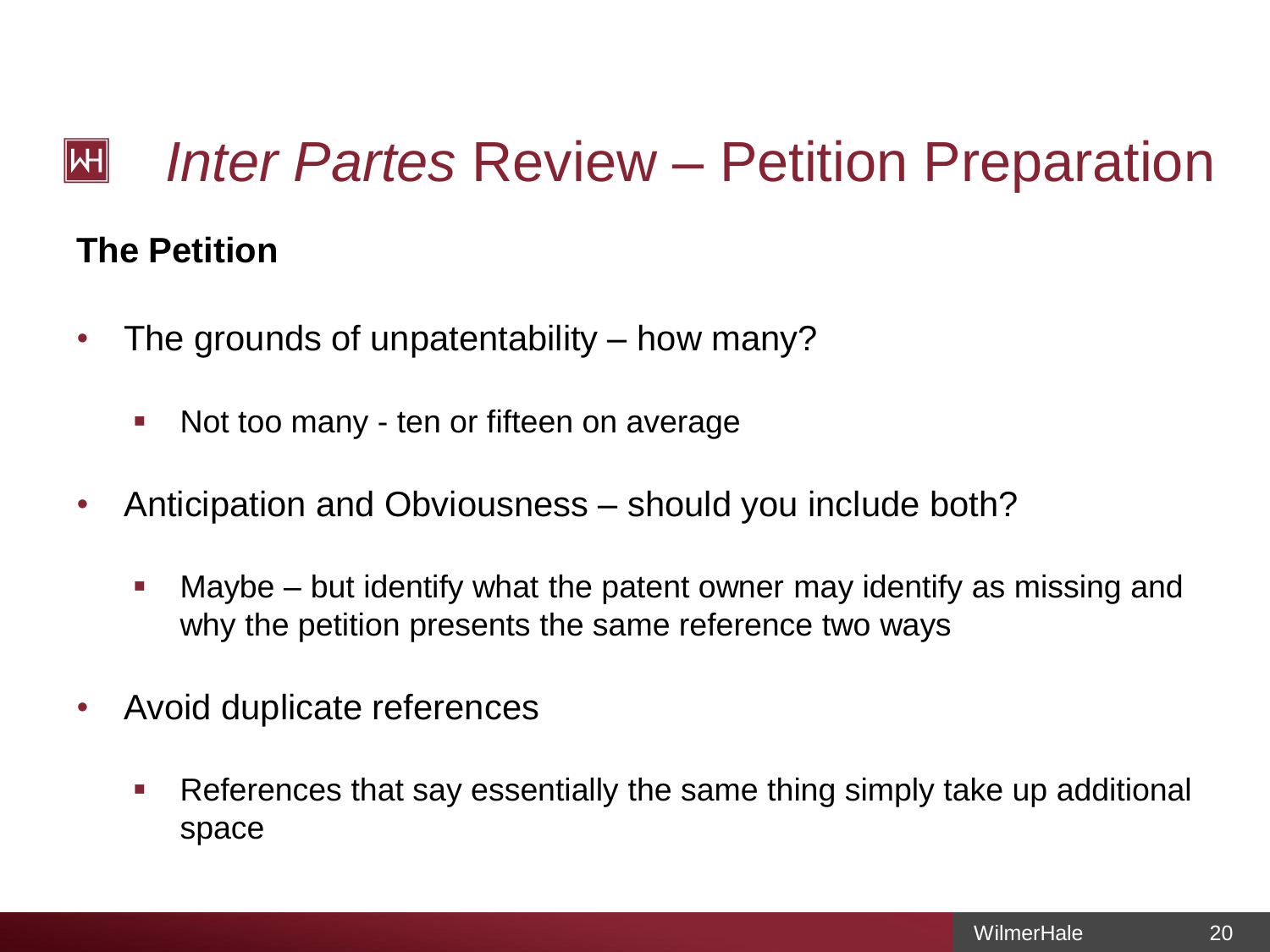### *Inter Partes* Review – Petition Preparation  $\mathbb H$

# **The Petition**

- Claim charts
	- Must present specific indication of where teaching is found in prior art
	- Can be summary cites (or single spaced quotes)
	- **Cannot have argument**

21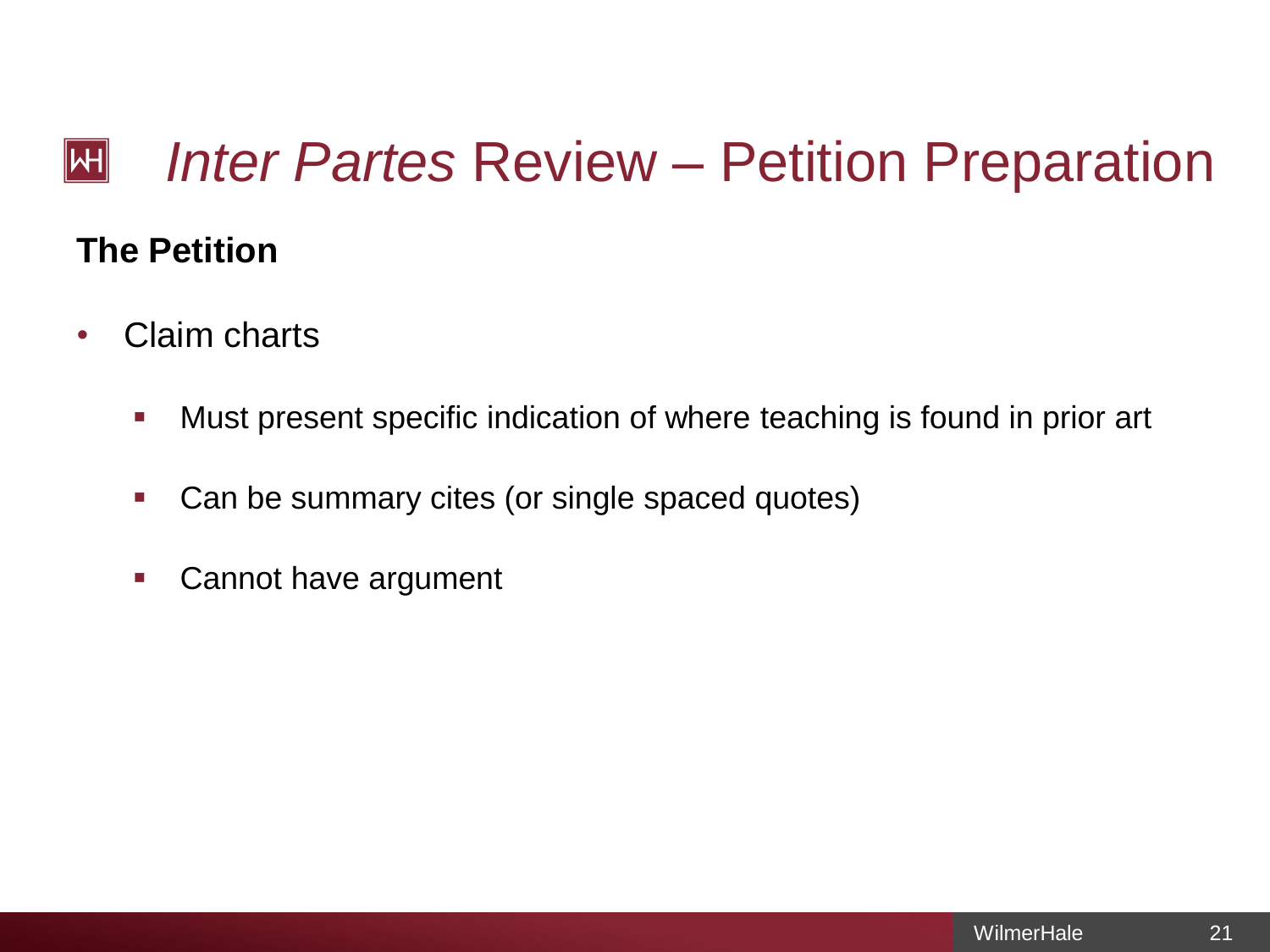### *Inter Partes* Review – Petition Preparation  $\mathsf{|\mathsf{H}|}$

## **The Petition**

- Can use invalidity charts from other litigation
	- **Doesn't count toward 60 page limit**
	- If you use them, recognize that the objectives of the invalidity claim charts may be different and draft petition accordingly
	- **Particularly true for invalidity contentions early in case**

22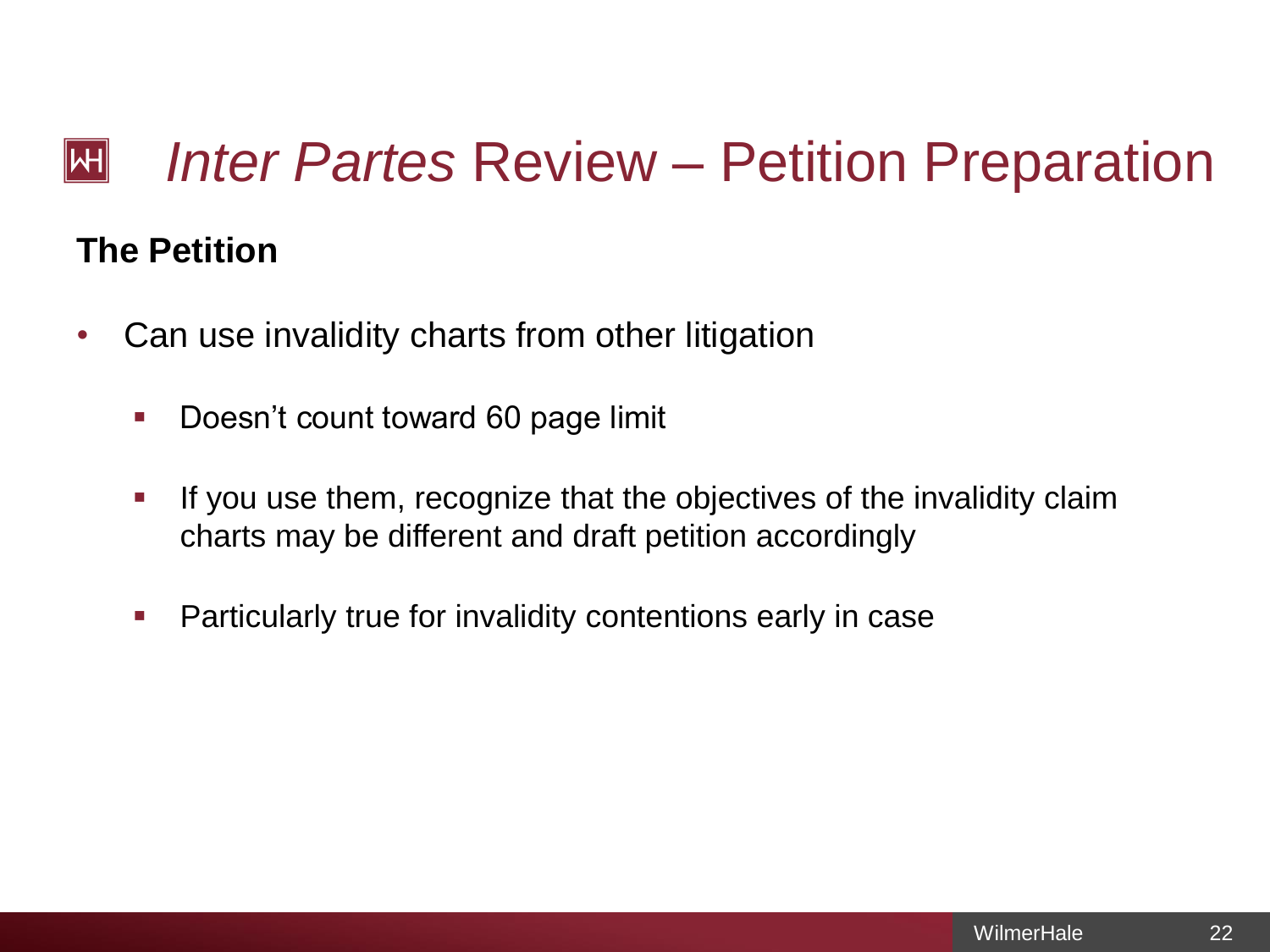#### *Inter Partes* Review – Petition Preparation  $\mathsf{|\mathsf{H}|}$

## **The Declaration**

- Declaration most petitioners only file one
	- **•** Operates as direct testimony
	- Provide summary of technology relevant to case
	- Include information you may use in rebuttal? (in the right circumstance)
- Give grounding for invalidity positions
	- The reasons why one of ordinary skill would combine references
	- Why combinations would yield predictable results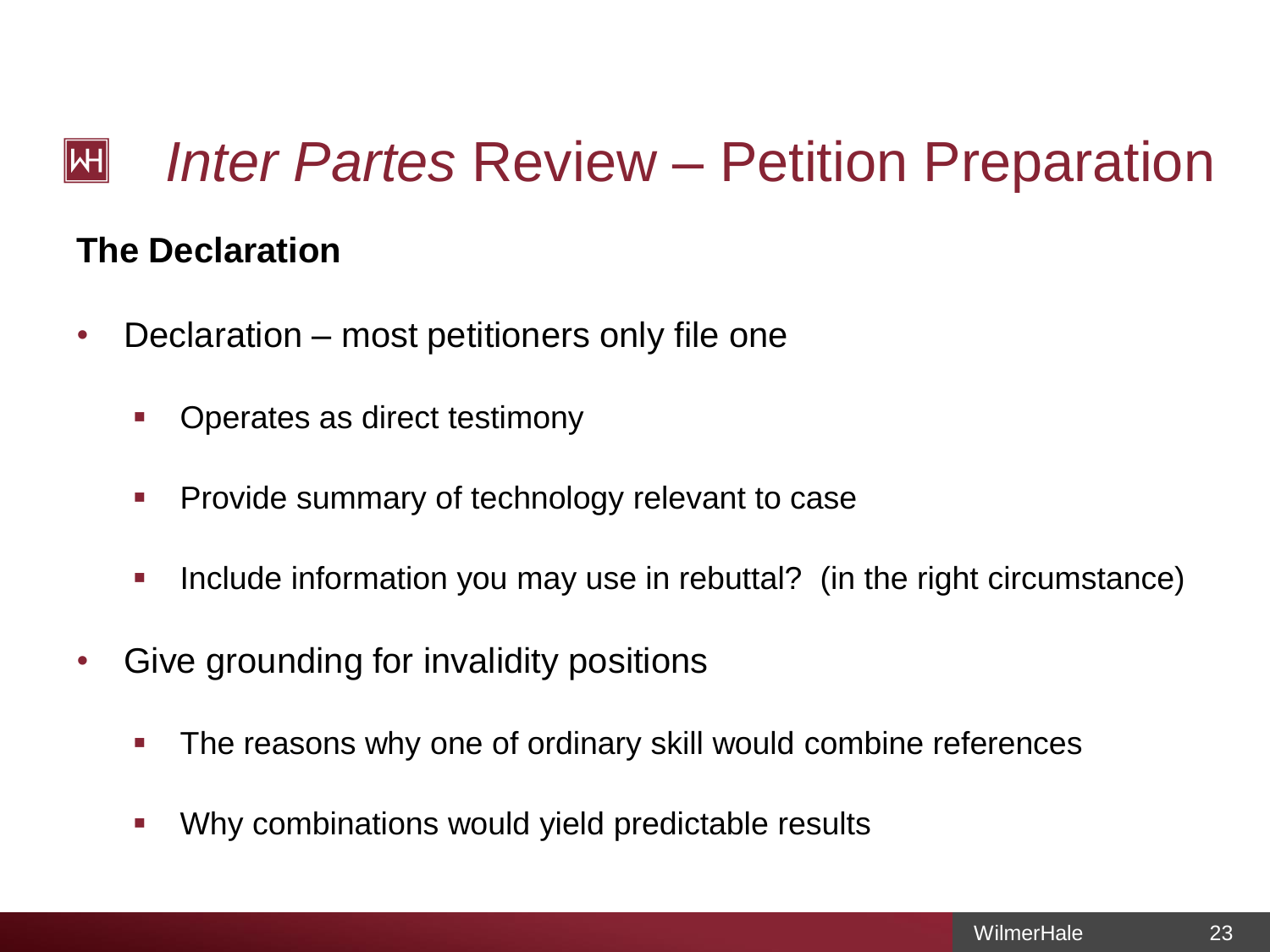### *Inter Partes* Review – Petition Preparation  $\mathbb H$

# **The Exhibits**

- Formal Requirements
	- **If all identified by case and number**
	- Pages sequentially numbered
- Maintain updated exhibit list it is very helpful when adding exhibits in future filings
- Allow time for upload (particularly if there is more than one filing in a day)

24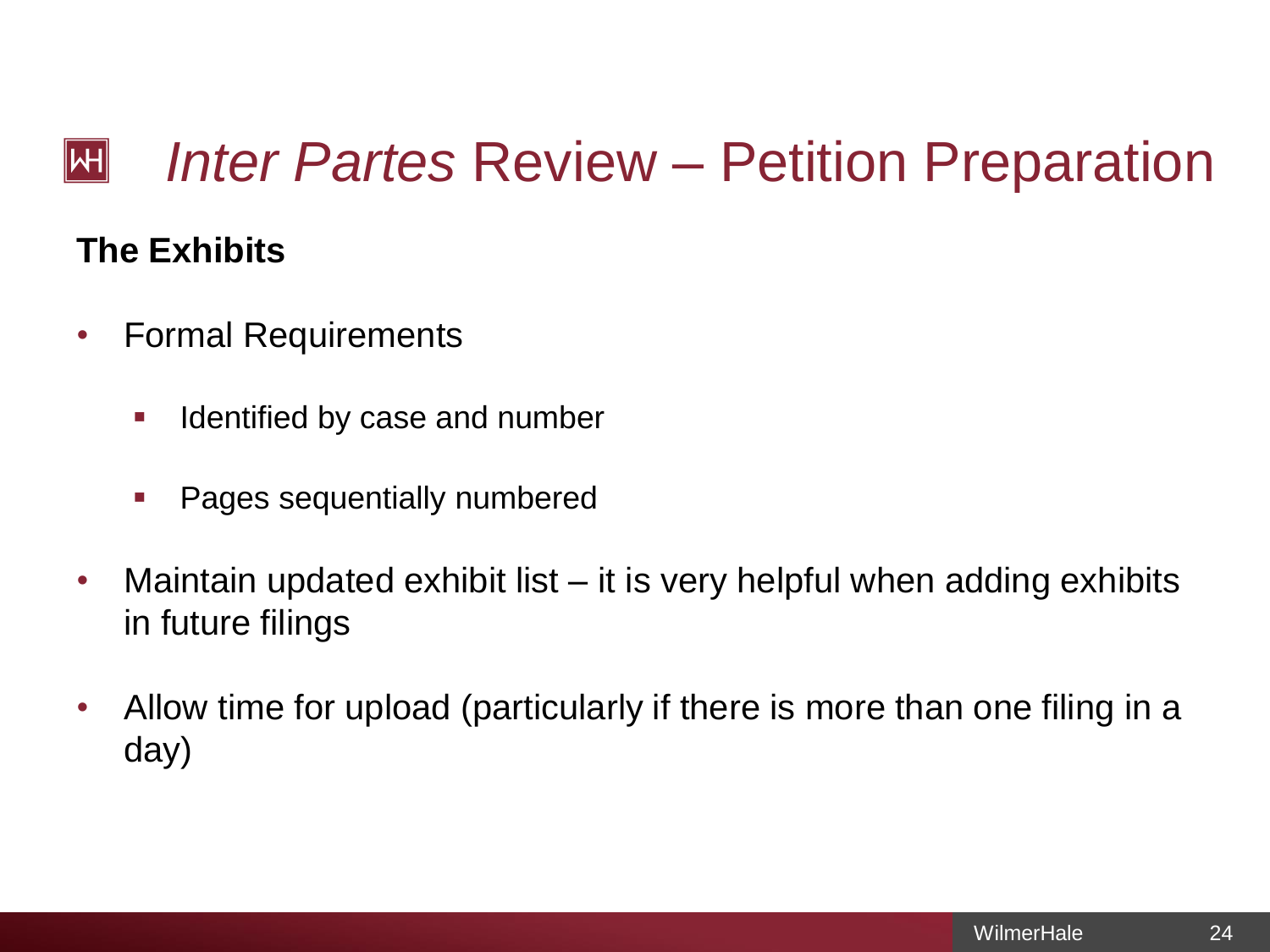# *Inter Partes* Review – After Filing Petition



WILMER CUTLER PICKERING HALE AND DORR LLP ®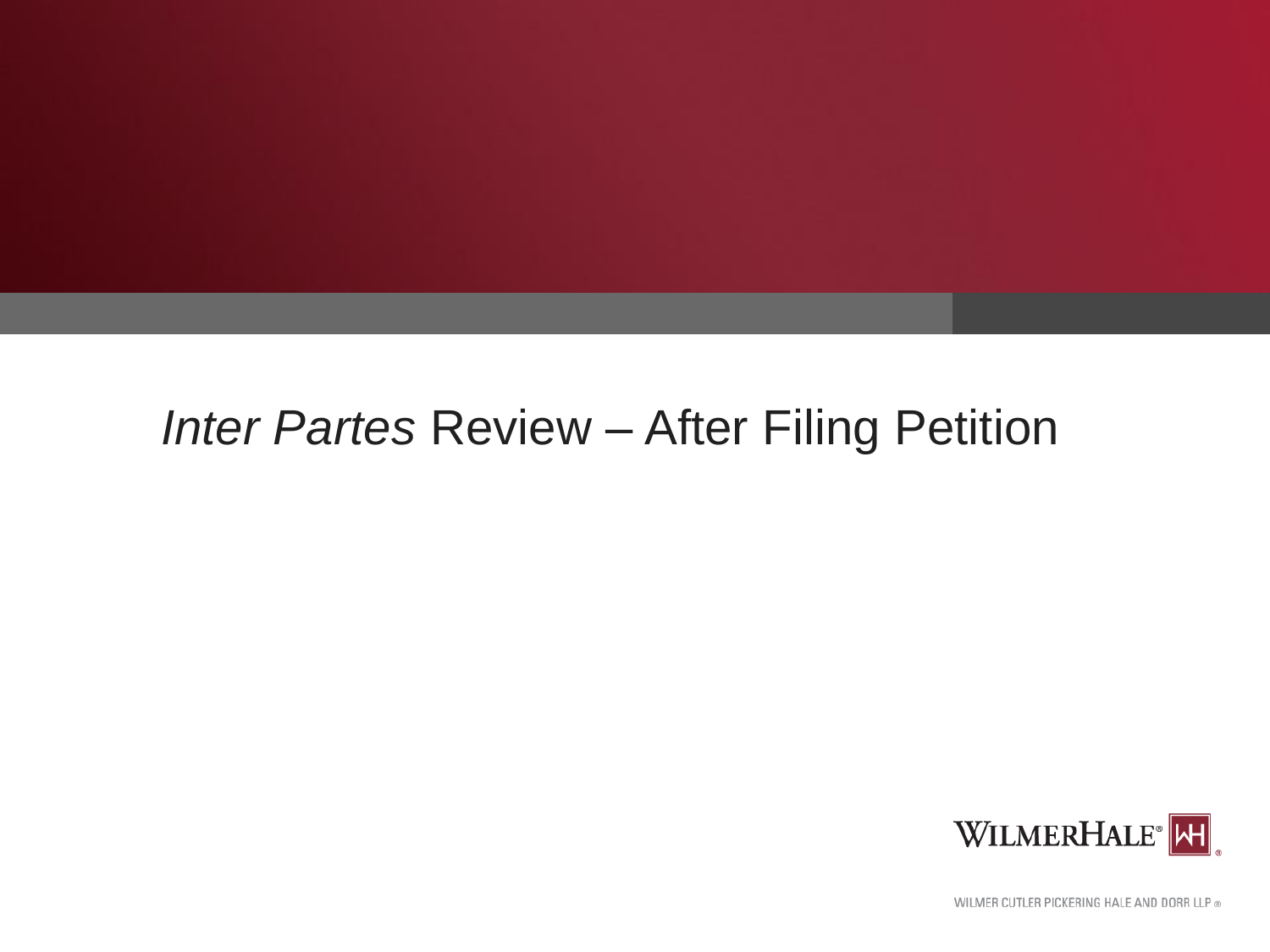### **Next Steps from PTO**

- Notice of filing date accorded (usually 7-10 days after filing)
- Patent Owner has to file a notice of appearance (21 days after filing)
- Petitioner is largely done for the next six months until the decision on institution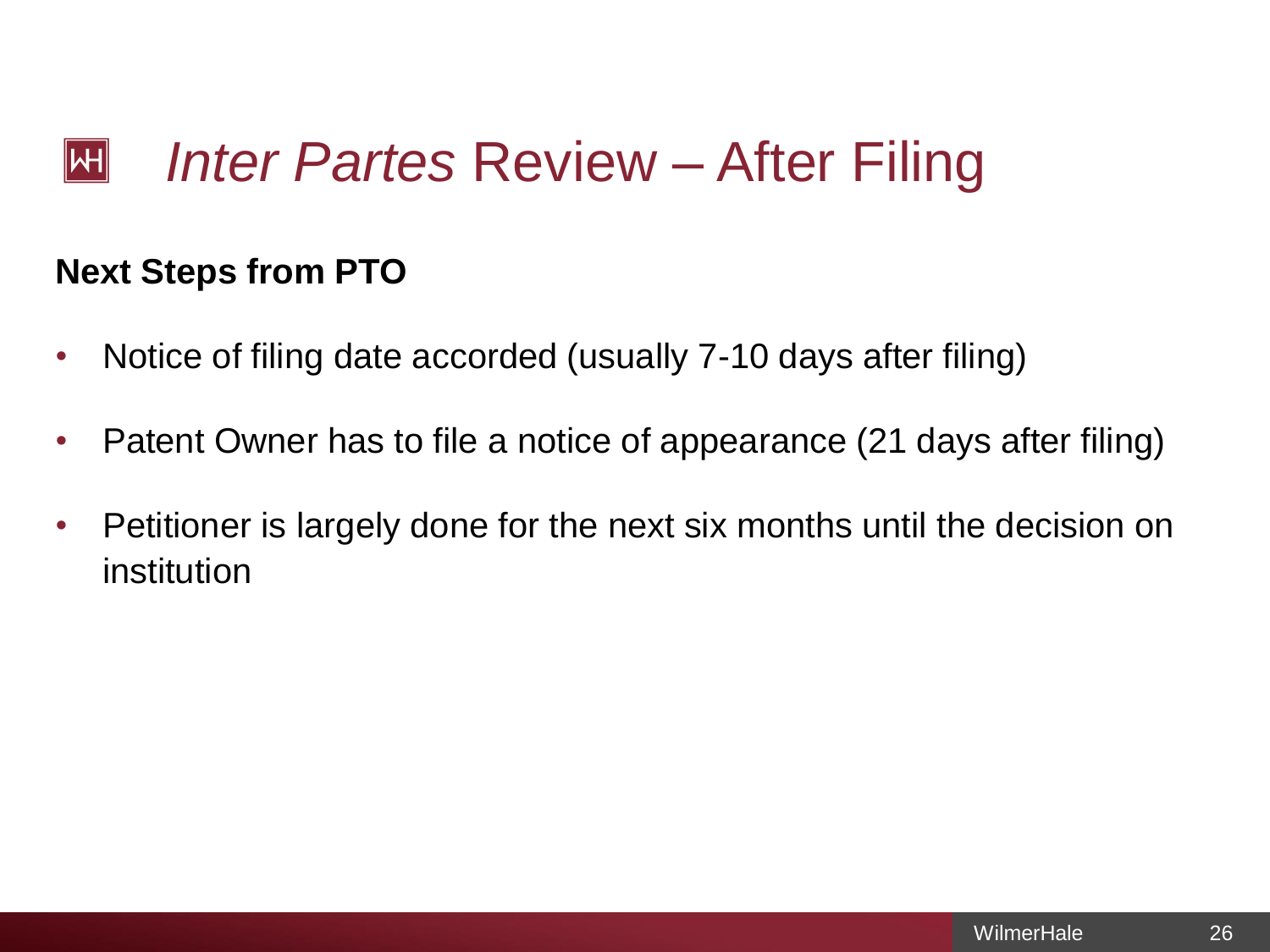### **After Filing – Patent Owner Preliminary Statement**

- Patent Owner preliminary statement (due three months from notice of filing date accorded)
	- Original intent of statement was to provide an opportunity for Patent Owner to identify threshold matters (e.g., Petition is untimely, longer than a year from service of litigation.)
	- Almost every Patent Owner files preliminary statement Content varies
	- **Most often includes arguments on the merits of the grounds**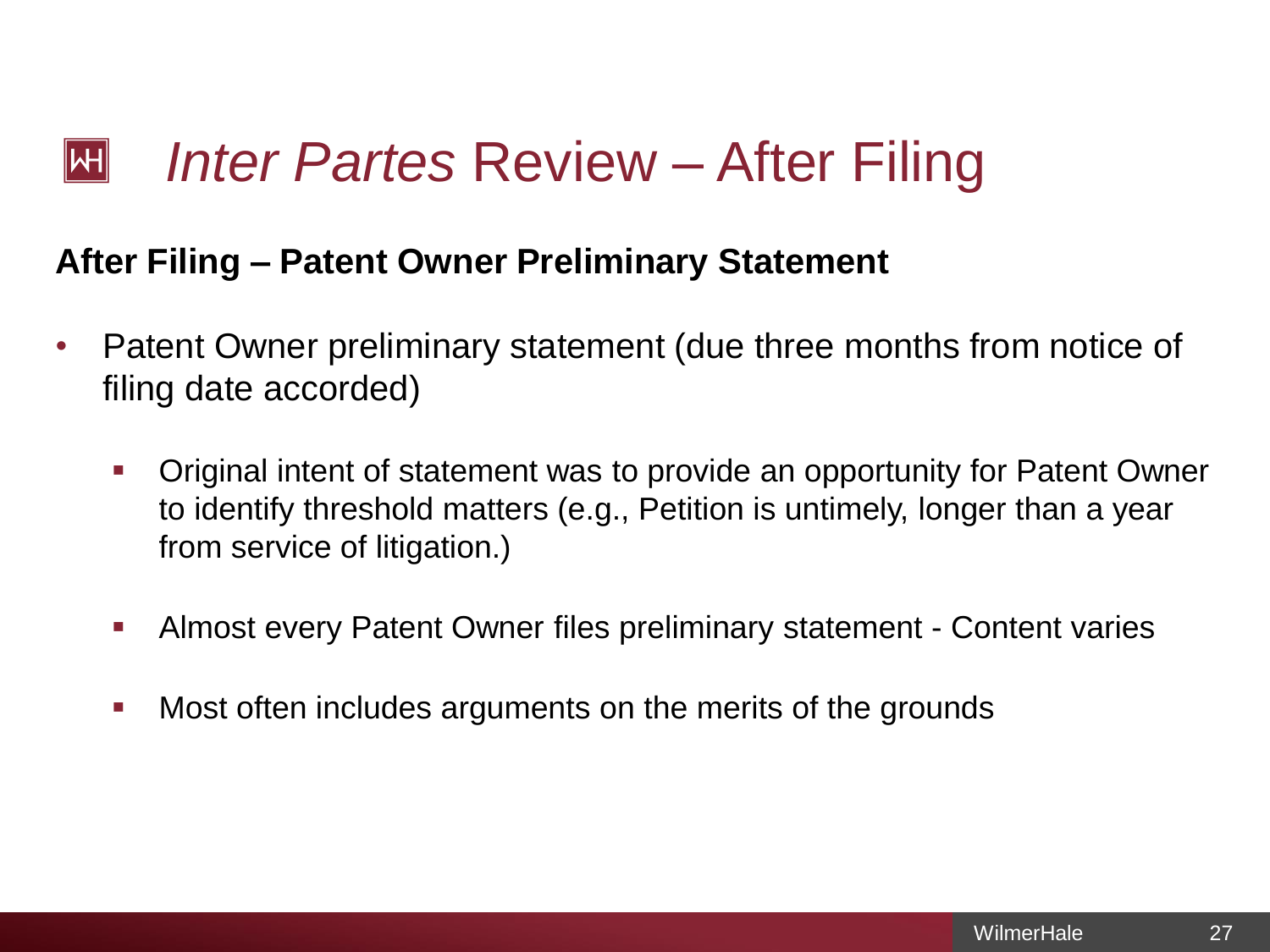### **After Filing – Patent Owner Preliminary Statement**

- Considerations of what should be in preliminary statement
	- Claim construction
	- Take care to preserve validity and infringement positions as much as possible
	- Declarations are not permitted so no opportunity to rebut declaration of Petitioner with your own expert at this stage
	- **Pros and cons of making arguments about the merits of the grounds of** unpatentability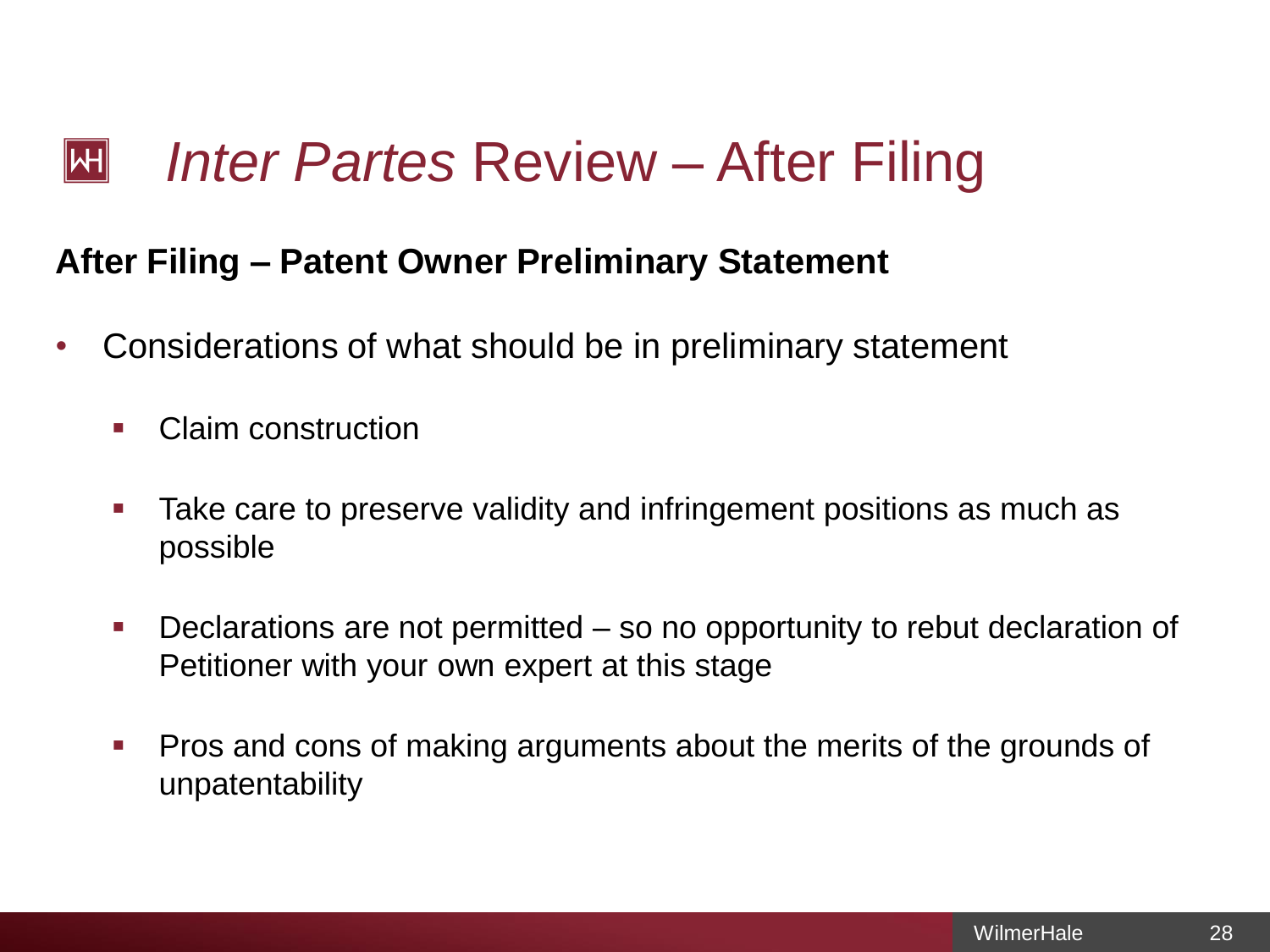# **After Filing – and Before Institution of Proceeding**

- Discovery?
	- Not generally permitted
	- If there is an indication that the real party in interest is not named or some other threshold standing issue
	- May be permitted under the "in the interest of justice" standard
- Petitioner response to Patent Owner's preliminary statement
	- **Not provided for in the Rules**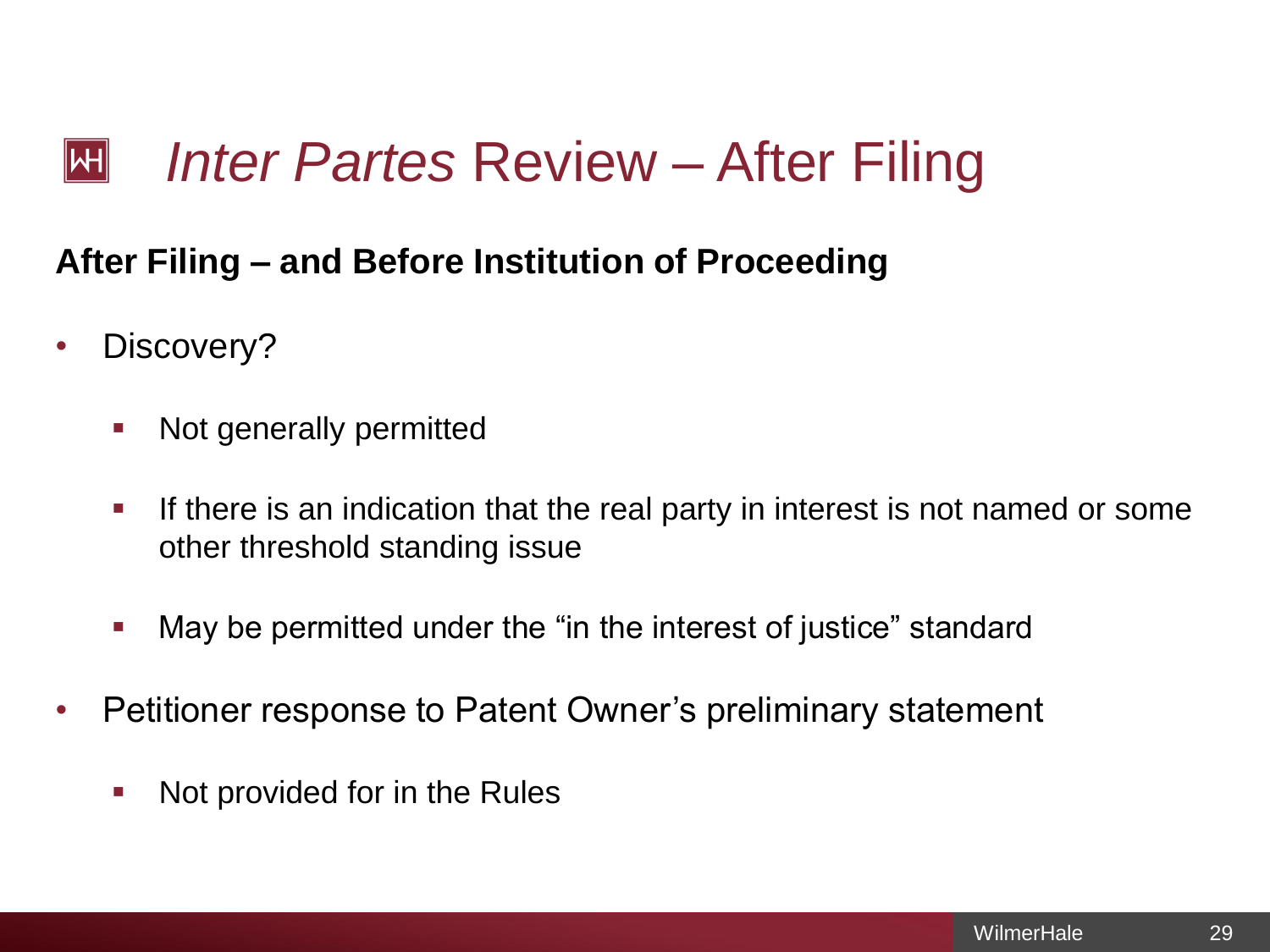## **Decision on Institution**

- Up to three months after Patent Owner's preliminary statement
- What to expect:
	- Claim construction
	- Review of grounds of unpatentability
	- **Decision granting or denying grounds proposed in the petition**
	- They usually cite to the declarant as supporting the decision on institution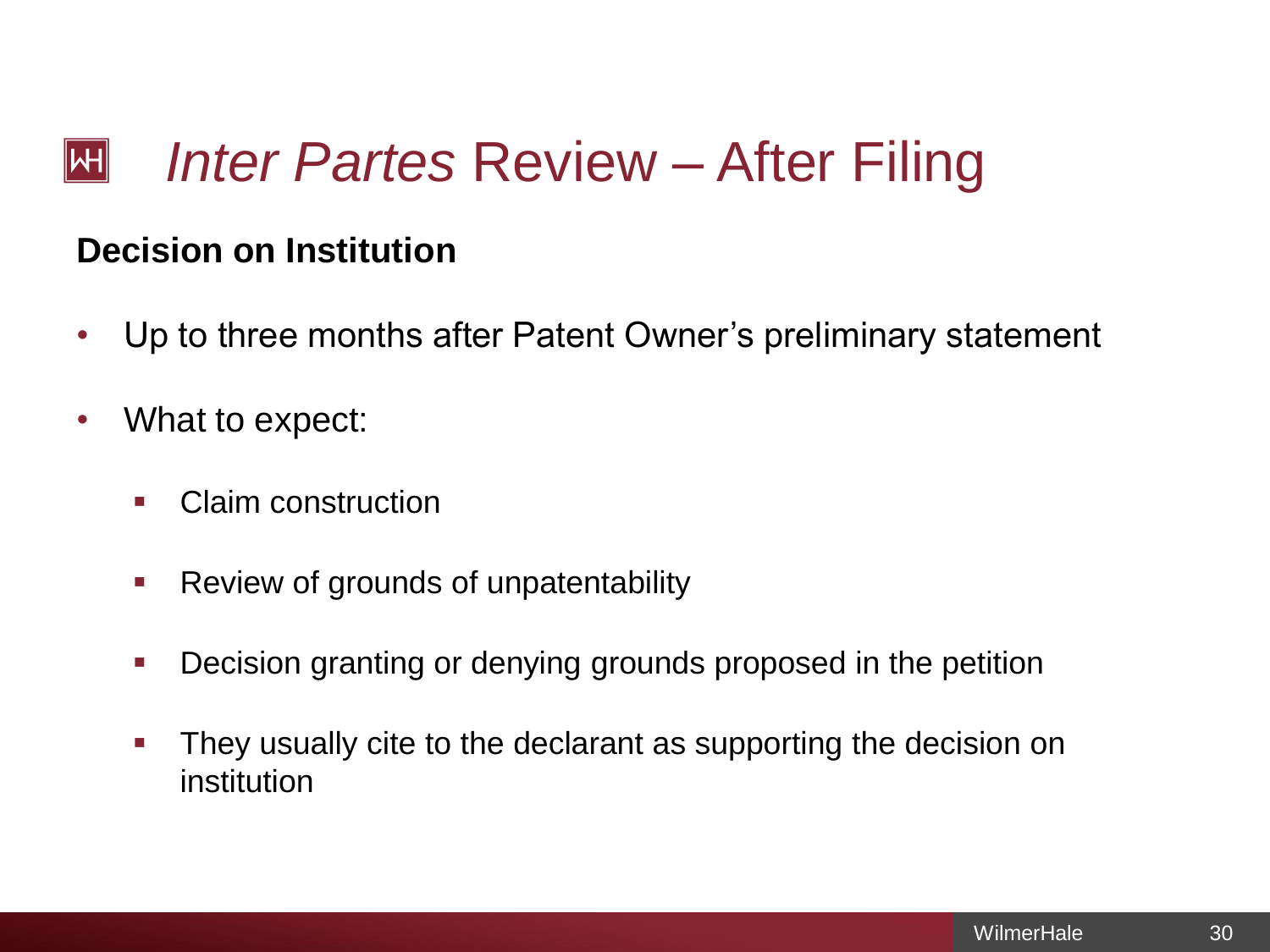# **Decision on Institution**

- Statistics
	- About a dozen IPRs have been instituted
	- Most often all the claims sought to be reviewed are put into proceeding
	- Some claims are not
		- $\triangleright$  Sometimes because the reference didn't meet limitation under the PTO construction
		- $\triangleright$  Often because a limitation was simply missing from the reference (and glossed over in petition)
	- Some grounds denied as redundant or cumulative
		- $\triangleright$  PTO wants to streamline proceeding
		- $\triangleright$  Interesting limbo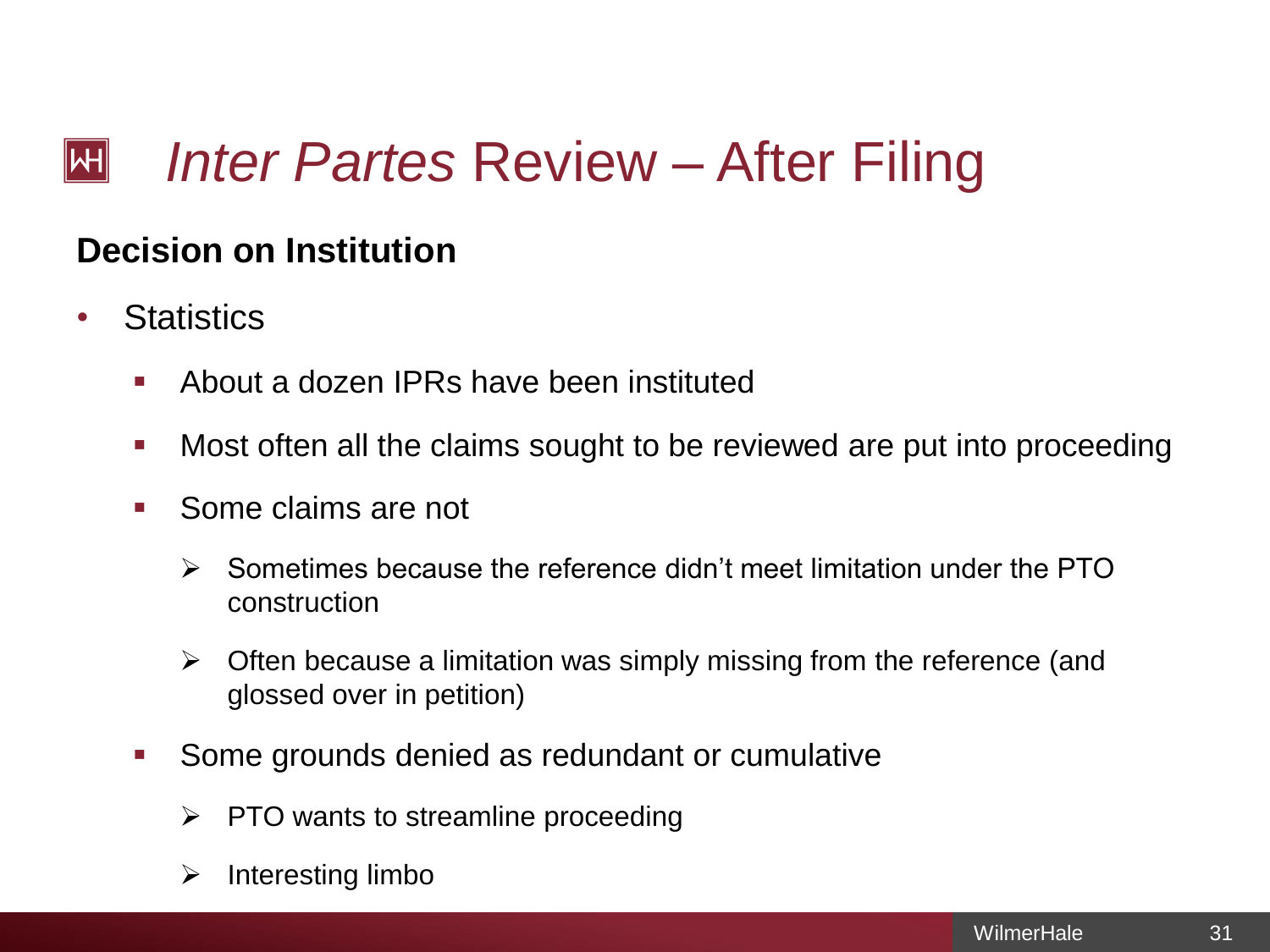### *Inter Partes* Review – After Filing  $\mathsf{|\mathsf{H}|}$

### **Decision on Institution**

- If grounds not granted can you file another IPR
	- $\blacksquare$  If all the grounds not accepted (and you are still within a year from service)
		- $\triangleright$  Yes try to get better art
	- If some grounds granted and some denied (and you are still within a year of service)
		- $\triangleright$  For claims instituted
			- Procedure would be to request rehearing
			- Perhaps motion for supplemental information
		- $\triangleright$  For claims which are not instituted
			- Perhaps would want to consider facts of denial and posture of IPR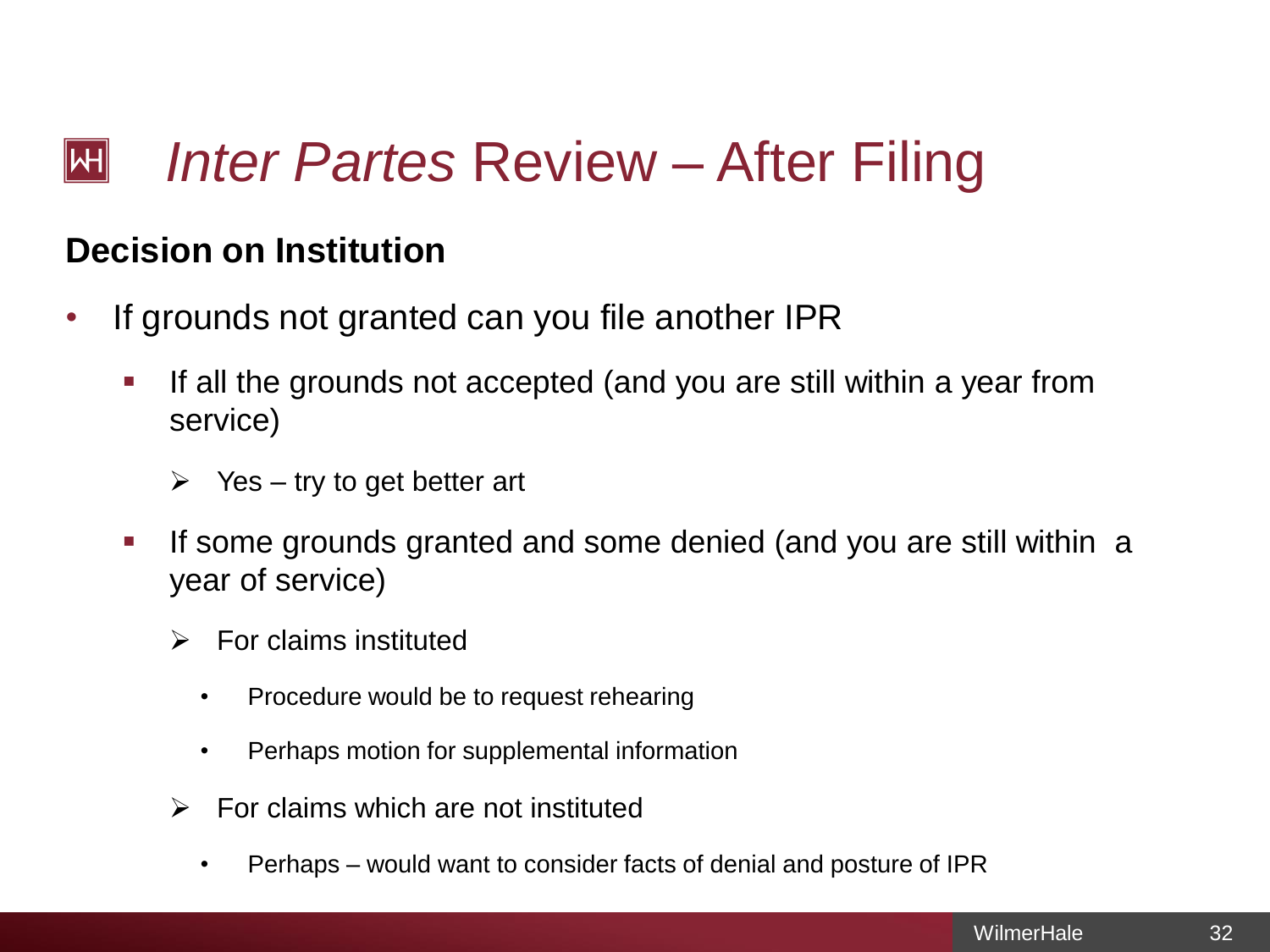### *Inter Partes* Review – After Filing  $\mathsf{|\mathsf{H}|}$

# **A Word about Joinder**

- In prior *inter partes* reexaminations proceedings could be merged
	- Sua sponte by the PTO
	- Very little control by requester
- IPR statute provides for Joinder of IPRs for the same patent
	- Promotes administrative efficiency
	- Encourages a single adjudication of a patent where there may be multiple parties interested in challenging validity
- The PTAB has joined some IPRs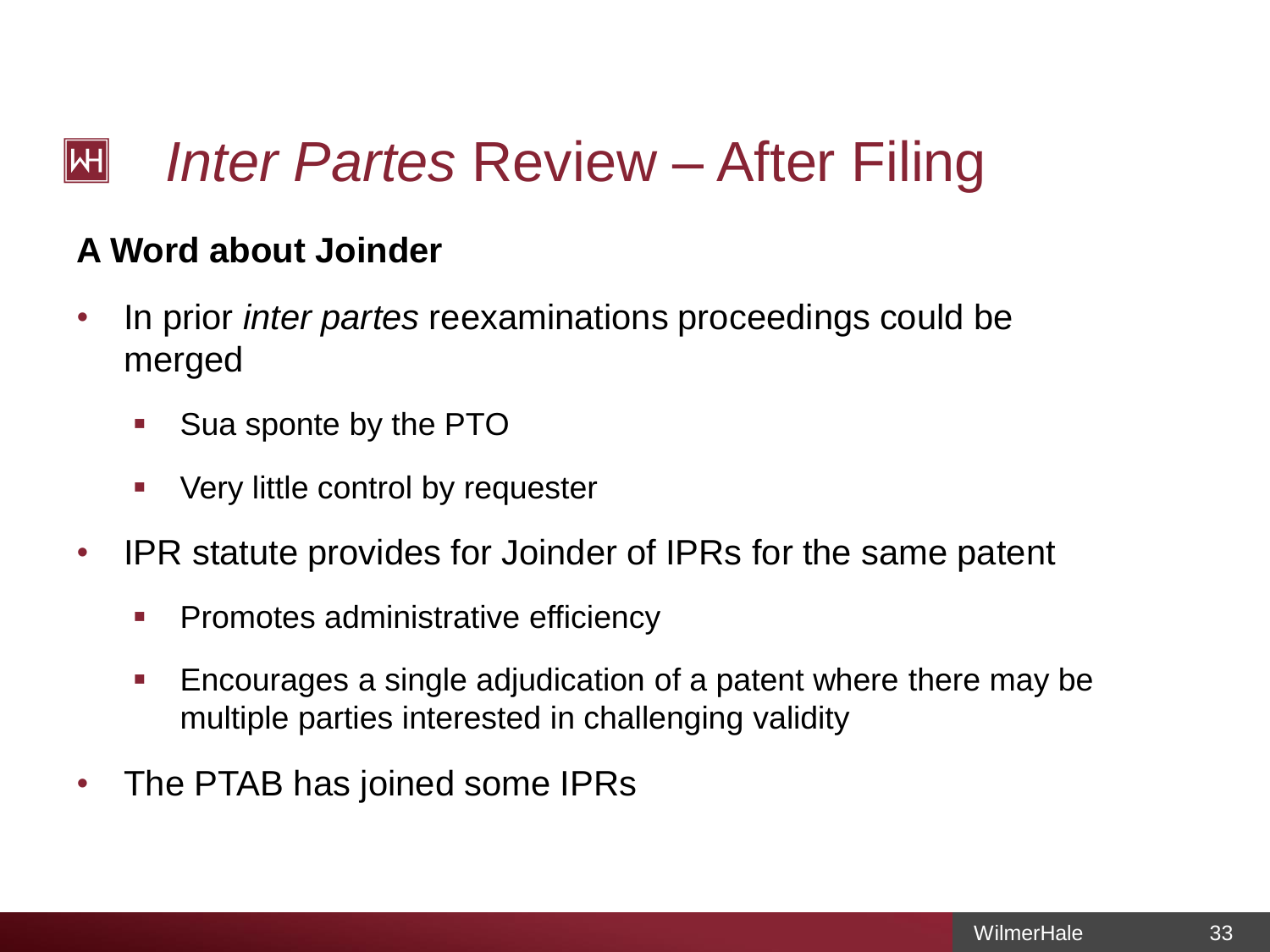#### *Inter Partes* Review – After Filing  $\mathsf{|\mathsf{H}|}$

### **A Word about Joinder**

- The one year time limit for filing an IPR does not apply to a request for joinder (35 U.S.C. § 315 (c))
- What if a party has filed a second petition outside the one year window with a motion for joinder to join another IPR on the same patent which was filed inside the one year
	- PTO has allowed a joinder in that circumstance
	- PTO sees exception from 1 year rule
- PTAB has other requests for merger pending and will be addressing joinder issues in the future

34